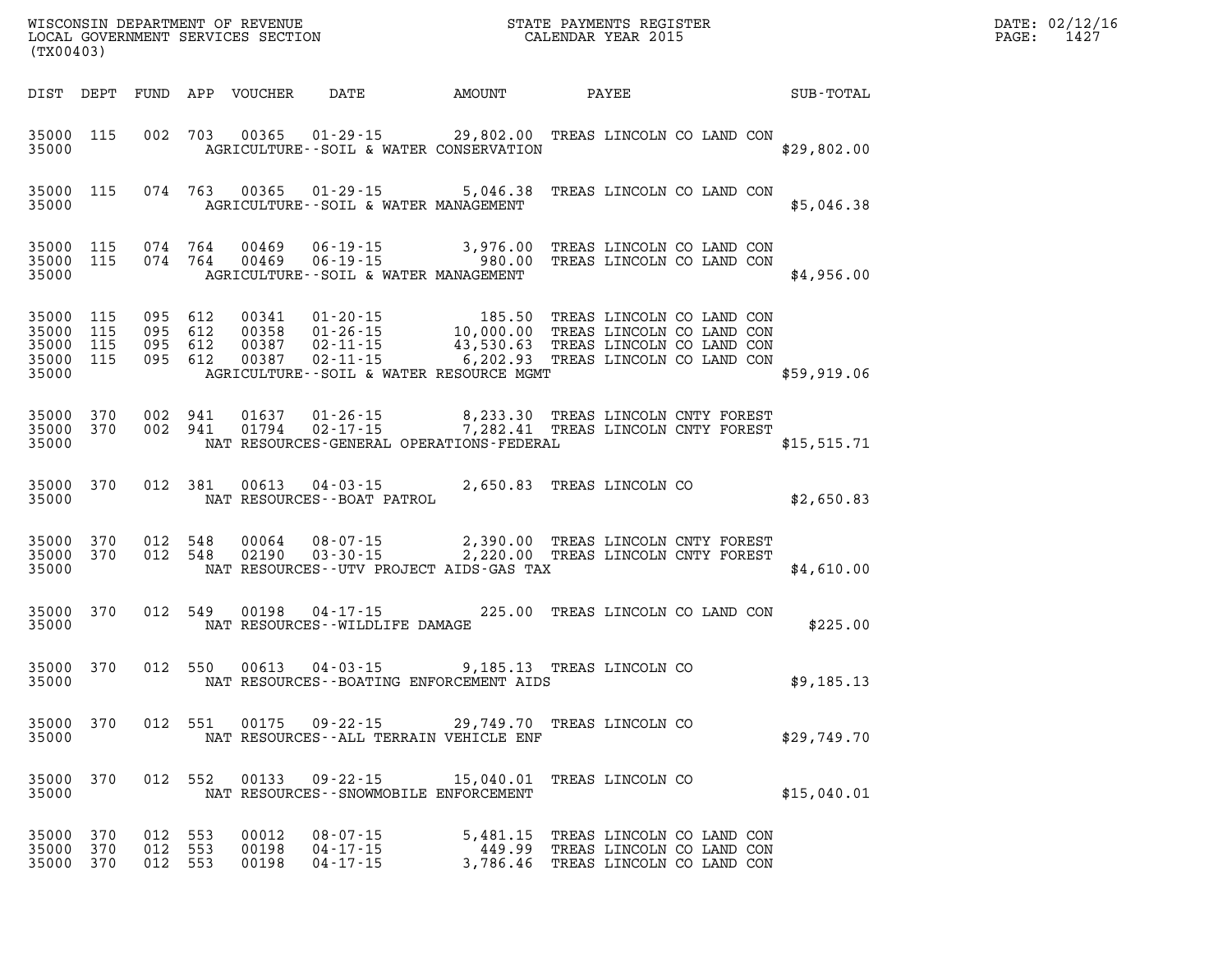| (TX00403)                                                                           |                                                                                 |     |                                                             |                        | WISCONSIN DEPARTMENT OF REVENUE<br>LOCAL GOVERNMENT SERVICES SECTION<br>CALENDAR YEAR 2015                                                                                                                                                                                             |                                  |              | DATE: 02/12/16<br>PAGE:<br>1428 |
|-------------------------------------------------------------------------------------|---------------------------------------------------------------------------------|-----|-------------------------------------------------------------|------------------------|----------------------------------------------------------------------------------------------------------------------------------------------------------------------------------------------------------------------------------------------------------------------------------------|----------------------------------|--------------|---------------------------------|
| DIST DEPT                                                                           |                                                                                 |     |                                                             |                        |                                                                                                                                                                                                                                                                                        |                                  |              |                                 |
| 35000 370<br>35000                                                                  |                                                                                 |     |                                                             |                        | 012 553 00198 04-17-15 1,083.82 TREAS LINCOLN CO LAND CON<br>NAT RESOURCES--WILDLIFE DAMAGE CLAIMS                                                                                                                                                                                     |                                  | \$10,801.42  |                                 |
| 35000 370<br>35000                                                                  |                                                                                 |     |                                                             |                        | 012 563 00176 08-19-15 2,446.00 TREAS LINCOLN CNTY<br>NAT RESOURCES - COUNTY CONSERVATION AIDS                                                                                                                                                                                         |                                  | \$2,446.00   |                                 |
| 35000 370<br>35000                                                                  |                                                                                 |     |                                                             |                        | 012 564 00564 05-29-15 4,757.17 TREAS LINCOLN CO LAND CON<br>NAT RESOURCES - - RECREATION AIDS - FISH                                                                                                                                                                                  |                                  | \$4,757.17   |                                 |
| 35000                                                                               |                                                                                 |     |                                                             |                        | 35000 370 012 566 00001 09-17-15 67,528.10 TREAS LINCOLN CO<br>NAT RESOURCES-FOREST CROP/MANAGED FOREST                                                                                                                                                                                |                                  | \$67,528.10  |                                 |
|                                                                                     | 35000 370 012 572                                                               |     | 00005<br>35000 370 012 572 00006                            |                        | 04-07-15 54,649.77 TREAS LINCOLN CO<br>09-10-15 17,500.00 TREAS LINCOLN CNTY FOREST<br>35000 NAT RESOURCES--URBAN FORESTRY/CO FORESTS                                                                                                                                                  |                                  | \$72,149.77  |                                 |
| 35000 370                                                                           |                                                                                 |     |                                                             |                        | 012 574 01655 01-26-15 12,632.29 TREAS LINCOLN CNTY<br>35000 NAT RESOURCES - SNOWMOBILE TRAIL AIDS                                                                                                                                                                                     |                                  | \$12,632.29  |                                 |
| 35000 370<br>35000 370<br>35000 370<br>35000                                        | 012 575<br>012 575<br>012 575                                                   |     | 00086<br>00321<br>00509                                     |                        | NAT RESOURCES - SNOWMOBILE TRAIL AIDS                                                                                                                                                                                                                                                  |                                  | \$106,096.98 |                                 |
| 35000 370<br>35000 370<br>35000 370<br>35000 370<br>35000 370<br>35000 370<br>35000 | 012 576<br>012 576<br>012<br>012 576<br>012 576<br>012 576<br>35000 370 012 576 | 576 | 00087<br>00211<br>00322<br>00408<br>00493<br>00494<br>01630 |                        | 08-07-15<br>08-20-15<br>08-20-15<br>14,357.50 TREAS LINCOLN CNTY FOREST<br>08-27-15<br>10,282.00 TREAS LINCOLN CNTY FOREST<br>09-03-15<br>143.07 TREAS LINCOLN CNTY FOREST<br>09-21-15<br>143.06 TREAS LINCOLN CNTY FOREST<br>09-21-15<br><br>NAT RESOURCES--ALL-TERRAIN VEHICLE TRAIL |                                  | \$50,323.45  |                                 |
| 35000 370<br>35000                                                                  |                                                                                 |     |                                                             | 012 577 00087 08-07-15 | 35000 370 012 577 00085 08-07-15 143.35 TREAS LINCOLN CNTY FOREST<br>NAT RESOURCES--ALL-TERRAIN VEHICLE TRAIL                                                                                                                                                                          | 560.00 TREAS LINCOLN CNTY FOREST | \$703.35     |                                 |
| 35000 370<br>35000                                                                  |                                                                                 |     |                                                             |                        | 012 663 01804 02-17-15 3,750.00 TREAS LINCOLN CO<br>NAT RESOURCES - - LAKES MANAGEMENT GRANTS                                                                                                                                                                                          |                                  | \$3,750.00   |                                 |
| 35000 370<br>35000                                                                  |                                                                                 |     |                                                             |                        | 012 678 02426 04-28-15 36,255.15 TREAS LINCOLN CO LAND CON<br>NAT RESOURCES--INVASIVE AQUATICE SPECIES                                                                                                                                                                                 |                                  | \$36, 255.15 |                                 |
|                                                                                     |                                                                                 |     |                                                             |                        | 35000 395 011 168 50035 06-09-15 78,210.00 COUNTY OF LINCOLN                                                                                                                                                                                                                           |                                  |              |                                 |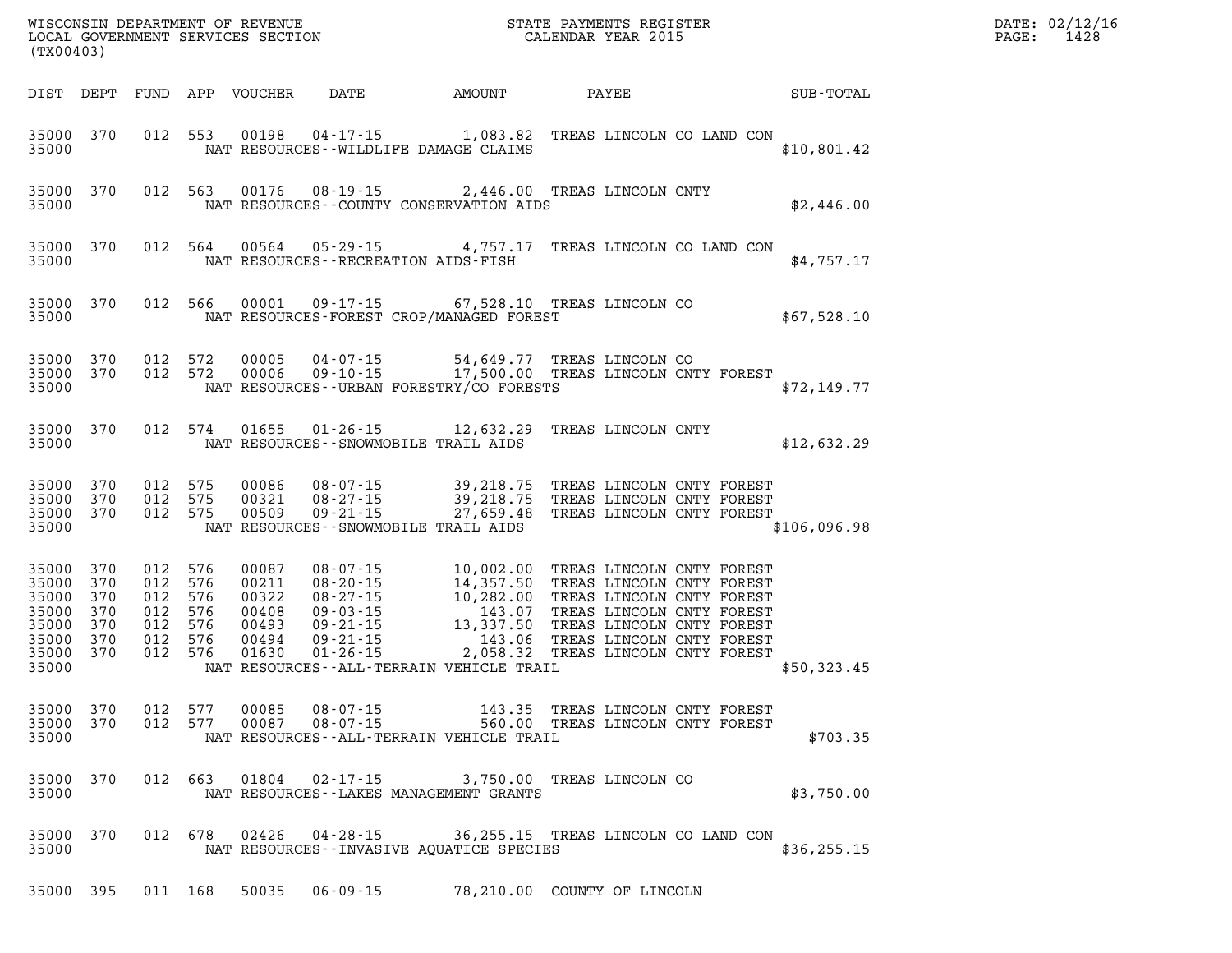| (TX00403)                                                                                                        |                                                                           |                                                                           |                                                                                                           |                                                                                                          |                                                                                                                                                                                                                      |                                                                                                                                                                                                                                                                          |                                                                                                                                                                                       | PAGE: | DATE: 02/12/16<br>1429                    |  |  |
|------------------------------------------------------------------------------------------------------------------|---------------------------------------------------------------------------|---------------------------------------------------------------------------|-----------------------------------------------------------------------------------------------------------|----------------------------------------------------------------------------------------------------------|----------------------------------------------------------------------------------------------------------------------------------------------------------------------------------------------------------------------|--------------------------------------------------------------------------------------------------------------------------------------------------------------------------------------------------------------------------------------------------------------------------|---------------------------------------------------------------------------------------------------------------------------------------------------------------------------------------|-------|-------------------------------------------|--|--|
|                                                                                                                  |                                                                           |                                                                           |                                                                                                           | DIST DEPT FUND APP VOUCHER                                                                               | DATE                                                                                                                                                                                                                 | AMOUNT                                                                                                                                                                                                                                                                   | <b>PAYEE</b>                                                                                                                                                                          |       | SUB-TOTAL                                 |  |  |
| 35000                                                                                                            |                                                                           |                                                                           |                                                                                                           |                                                                                                          | TRANSPORTATION--ELDERLY & DISABLED                                                                                                                                                                                   |                                                                                                                                                                                                                                                                          |                                                                                                                                                                                       |       | \$78, 210.00                              |  |  |
| 35000 395<br>35000                                                                                               |                                                                           |                                                                           | 011 170                                                                                                   |                                                                                                          |                                                                                                                                                                                                                      | 40454  02-24-15  8,553.08  TREAS LINCOLN CO<br>TRANSPORTATION--COUNTY FOREST ROAD AIDS                                                                                                                                                                                   |                                                                                                                                                                                       |       | \$8,553.08                                |  |  |
| 35000 395<br>35000                                                                                               |                                                                           |                                                                           | 011 185                                                                                                   |                                                                                                          |                                                                                                                                                                                                                      | 66263 11-17-15 3,509.60 LINCOLN CO CLERK<br>TRANSPORTATION - - HIGHWAY SAFETY - FEDERAL                                                                                                                                                                                  |                                                                                                                                                                                       |       | \$3,509.60                                |  |  |
| 35000 395<br>35000<br>35000<br>35000                                                                             | 395<br>395                                                                | 011 190                                                                   | 011 190<br>011 190                                                                                        |                                                                                                          |                                                                                                                                                                                                                      | 36035  01-05-15  268,693.07  COUNTY OF LINCOLN<br>52035  07-06-15  537,386.14  COUNTY OF LINCOLN<br>64035  10-05-15  268,693.07  COUNTY OF LINCOLN<br>TRANSPORTATION - - GENERAL TRANSP AIDS - GTA                                                                       |                                                                                                                                                                                       |       | \$1,074,772.28                            |  |  |
| 35000<br>35000<br>35000 395<br>35000                                                                             | - 395<br>395                                                              | 011 278                                                                   | 011 278<br>011 278                                                                                        | 62623<br>68134<br>68897                                                                                  |                                                                                                                                                                                                                      | 10-09-15 119,071.41 TREAS LINCOLN CO<br>12-04-15 136,744.04 TREAS LINCOLN CO<br>12-14-15 3,854.23 TREAS LINCOLN CO<br>TRANSPORTATION - - LRIP/TRIP/MSIP GRANTS                                                                                                           |                                                                                                                                                                                       |       | \$259,669.68                              |  |  |
| 35000 435<br>35000<br>35000<br>35000<br>35000<br>35000<br>35000<br>35000<br>35000<br>35000<br>35000 435<br>35000 | 435<br>435<br>435<br>435<br>-435<br>435<br>-435<br>435<br>435             | 005<br>005<br>005                                                         | 005 000<br>005 000<br>000<br>005 000<br>000<br>005 000<br>005 000<br>005 000<br>000<br>005 000<br>005 000 | 90511<br>90514<br>90515<br>90517<br>90518<br>90519<br>90600<br>90604<br>90607<br>90609<br>90611          | HEALTH SERVICES -- STATE/FED AIDS                                                                                                                                                                                    | 01-01-15<br>02-01-15<br>03-01-15<br>03-01-15<br>04-01-15<br>05-01-15<br>06-01-15<br>06-01-15<br>07-01-15<br>09-01-15<br>09-01-15<br>09-01-15<br>09-01-15<br>08.090.00<br>01NCOLN CO<br>09-01-15<br>09-01-15<br>22,585.00<br>LINCOLN CO<br>10-01-15<br>22,585.00<br>LINCO |                                                                                                                                                                                       |       | \$94,067.00                               |  |  |
| 35000 435<br>35000                                                                                               |                                                                           |                                                                           | 005 163                                                                                                   | 01LGS                                                                                                    |                                                                                                                                                                                                                      | 11-16-15 61,319.93 DHS PREPAID MEDICAL TRANSPORT<br>HS--PREPAID MEDICAL TRANSPORT REIMBURSE                                                                                                                                                                              |                                                                                                                                                                                       |       | \$61,319.93                               |  |  |
| 35000 437<br>35000<br>35000<br>35000<br>35000<br>35000<br>35000<br>35000<br>35000<br>35000<br>35000<br>35000     | 437<br>437<br>437<br>437<br>437<br>437<br>437<br>437<br>437<br>437<br>437 | 005<br>005<br>005<br>005<br>005<br>005<br>005<br>005<br>005<br>005<br>005 | 005 000<br>000<br>000<br>000<br>000<br>000<br>000<br>000<br>000<br>000<br>000<br>000                      | 00000<br>00000<br>00000<br>00000<br>00000<br>00000<br>00000<br>00000<br>00000<br>00000<br>00000<br>00000 | $01 - 05 - 15$<br>$01 - 30 - 15$<br>$02 - 05 - 15$<br>$02 - 12 - 15$<br>$03 - 05 - 15$<br>$03 - 12 - 15$<br>$03 - 24 - 15$<br>$04 - 06 - 15$<br>$04 - 07 - 15$<br>$04 - 17 - 15$<br>$04 - 30 - 15$<br>$05 - 05 - 15$ | 12,954.05 LINCOLN<br>39,008.63<br>52,013.56<br>1,808.00<br>8,562.54<br>48,273.01<br>80,252.10<br>8,491.19<br>13,075.56<br>22,349.36 LINCOLN                                                                                                                              | 47,692.24 LINCOLN CHILD SUPPORT<br>LINCOLN<br>3,551.71 LINCOLN CHILD SUPPORT<br>LINCOLN<br>LINCOLN<br>LINCOLN<br>LINCOLN<br>LINCOLN CHILD SUPPORT<br>LINCOLN<br>LINCOLN CHILD SUPPORT |       | $\star$<br>$^\star$<br>$\star$<br>$\star$ |  |  |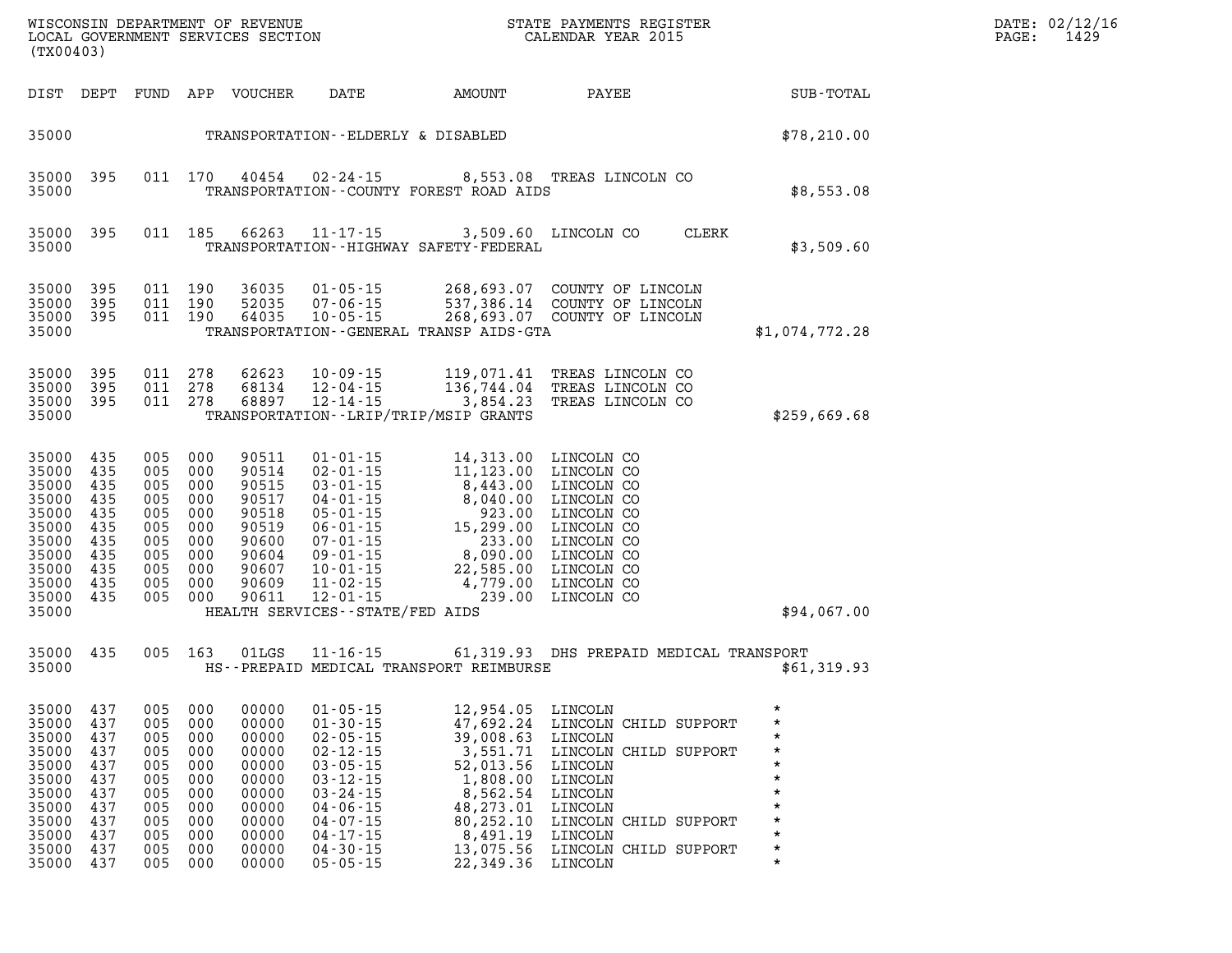**(TX00403)** 

| DIST                                                                                                     | DEPT                                                                      | FUND                                                                      | APP                                                                       | <b>VOUCHER</b>                                                                                  | DATE                                                                                                                                                                                               | <b>AMOUNT</b>                                                                                                                                                                        | PAYEE                                                                                                                                                                         | SUB-TOTAL                                                                                                                             |
|----------------------------------------------------------------------------------------------------------|---------------------------------------------------------------------------|---------------------------------------------------------------------------|---------------------------------------------------------------------------|-------------------------------------------------------------------------------------------------|----------------------------------------------------------------------------------------------------------------------------------------------------------------------------------------------------|--------------------------------------------------------------------------------------------------------------------------------------------------------------------------------------|-------------------------------------------------------------------------------------------------------------------------------------------------------------------------------|---------------------------------------------------------------------------------------------------------------------------------------|
| 35000<br>35000<br>35000<br>35000<br>35000<br>35000<br>35000<br>35000<br>35000<br>35000<br>35000<br>35000 | 437<br>437<br>437<br>437<br>437<br>437<br>437<br>437<br>437<br>437<br>437 | 005<br>005<br>005<br>005<br>005<br>005<br>005<br>005<br>005<br>005<br>005 | 000<br>000<br>000<br>000<br>000<br>000<br>000<br>000<br>000<br>000<br>000 | 00000<br>00000<br>00000<br>00000<br>00000<br>00000<br>00000<br>00000<br>00000<br>00000<br>00000 | $06 - 03 - 15$<br>$06 - 05 - 15$<br>$06 - 26 - 15$<br>$07 - 06 - 15$<br>$07 - 30 - 15$<br>$08 - 05 - 15$<br>$08 - 07 - 15$<br>$08 - 21 - 15$<br>$09 - 08 - 15$<br>$09 - 14 - 15$<br>$10 - 05 - 15$ | 16, 133.50<br>38,337.29<br>46,177.07<br>8,861.16<br>74,694.13<br>2,643.14<br>23,614.90<br>1,783.00<br>9,354.47<br>134,588.88<br>46,598.46<br>CHILDREN & FAMILIES--STATE/FEDERAL AIDS | LINCOLN CHILD SUPPORT<br>LINCOLN<br>LINCOLN<br>LINCOLN<br>LINCOLN CHILD SUPPORT<br>LINCOLN<br>LINCOLN CHILD SUPPORT<br>LINCOLN CHILD SUPPORT<br>LINCOLN<br>LINCOLN<br>LINCOLN | $\star$<br>$\star$<br>$\star$<br>$\star$<br>$\star$<br>$\star$<br>$\star$<br>$\star$<br>$\star$<br>$\star$<br>$\star$<br>\$740,817.95 |
| 35000<br>35000                                                                                           | 455                                                                       | 002                                                                       | 221                                                                       | 14                                                                                              | $07 - 21 - 15$                                                                                                                                                                                     | 380.00<br>JUSTICE -- LAW ENFORCEMENT SERVICES AID                                                                                                                                    | TREAS LINCOLN CNTY                                                                                                                                                            | \$380.00                                                                                                                              |
| 35000<br>35000                                                                                           | 455                                                                       | 002                                                                       | 231                                                                       | 15                                                                                              | $04 - 13 - 15$<br>JUSTICE - - LAW ENFORCEMENT TRAINING                                                                                                                                             | 7,200.00                                                                                                                                                                             | TREAS LINCOLN CNTY                                                                                                                                                            | \$7,200.00                                                                                                                            |
| 35000<br>35000<br>35000                                                                                  | 455<br>455                                                                | 002<br>002                                                                | 532<br>532                                                                | 04<br>12                                                                                        | $03 - 09 - 15$<br>$07 - 27 - 15$                                                                                                                                                                   | 18,056.39<br>17,101.82<br>JUSTICE -- VICTIM/WITNESS ASSISTANCE SERV                                                                                                                  | TREAS LINCOLN CO<br>TREAS LINCOLN CO                                                                                                                                          | \$35,158.21                                                                                                                           |
| 35000<br>35000                                                                                           | 465                                                                       | 002                                                                       | 337                                                                       | 01352                                                                                           | $06 - 24 - 15$                                                                                                                                                                                     | 5,714.50<br>MILITARY AFFAIRS-EMERGENCY MGMT PLANNING                                                                                                                                 | TREAS LINCOLN CO                                                                                                                                                              | \$5,714.50                                                                                                                            |
| 35000<br>35000<br>35000                                                                                  | 465<br>465                                                                | 002<br>002                                                                | 342<br>342                                                                | 00916<br>01423                                                                                  | $01 - 15 - 15$<br>$06 - 25 - 15$                                                                                                                                                                   | 12,277.38<br>14,063.08<br>MILITARY AFFAIRS-EMERGENCY MGMT-FED FUND                                                                                                                   | TREAS LINCOLN CO<br>TREAS LINCOLN CO                                                                                                                                          | \$26,340.46                                                                                                                           |
| 35000<br>35000                                                                                           | 465                                                                       | 072                                                                       | 364                                                                       | 00999                                                                                           | $01 - 20 - 15$                                                                                                                                                                                     | 4,058.00<br>MILITARY AFFAIRS-EMER MGMT-PLANNING AID                                                                                                                                  | TREAS LINCOLN CO                                                                                                                                                              | \$4,058.00                                                                                                                            |
| 35000<br>35000                                                                                           | 485                                                                       | 002                                                                       | 127                                                                       | 06038                                                                                           | $06 - 12 - 15$<br>VETERANS AFFAIRS GRANTS                                                                                                                                                          | 1,000.00                                                                                                                                                                             | TREAS LINCOLN CNTY                                                                                                                                                            | \$1,000.00                                                                                                                            |
| 35000<br>35000                                                                                           | 485                                                                       | 082                                                                       | 267                                                                       | 06038                                                                                           | $06 - 12 - 15$<br>VETERANS AFFAIRS - - GRANTS TO COUNTIES                                                                                                                                          | 4,500.00                                                                                                                                                                             | TREAS LINCOLN CNTY                                                                                                                                                            | \$4,500.00                                                                                                                            |
| 35000<br>35000                                                                                           | 485                                                                       | 083                                                                       | 370                                                                       | 06038                                                                                           | $06 - 12 - 15$<br>VETERANS AFFAIRS -- GRANTS TO COUNTIES                                                                                                                                           | 4,500.00                                                                                                                                                                             | TREAS LINCOLN CNTY                                                                                                                                                            | \$4,500.00                                                                                                                            |
| 35000                                                                                                    | 505                                                                       | 002                                                                       | 155                                                                       | 60037                                                                                           | $08 - 06 - 15$                                                                                                                                                                                     | 3,399.23                                                                                                                                                                             | TREAS LINCOLN CO                                                                                                                                                              |                                                                                                                                       |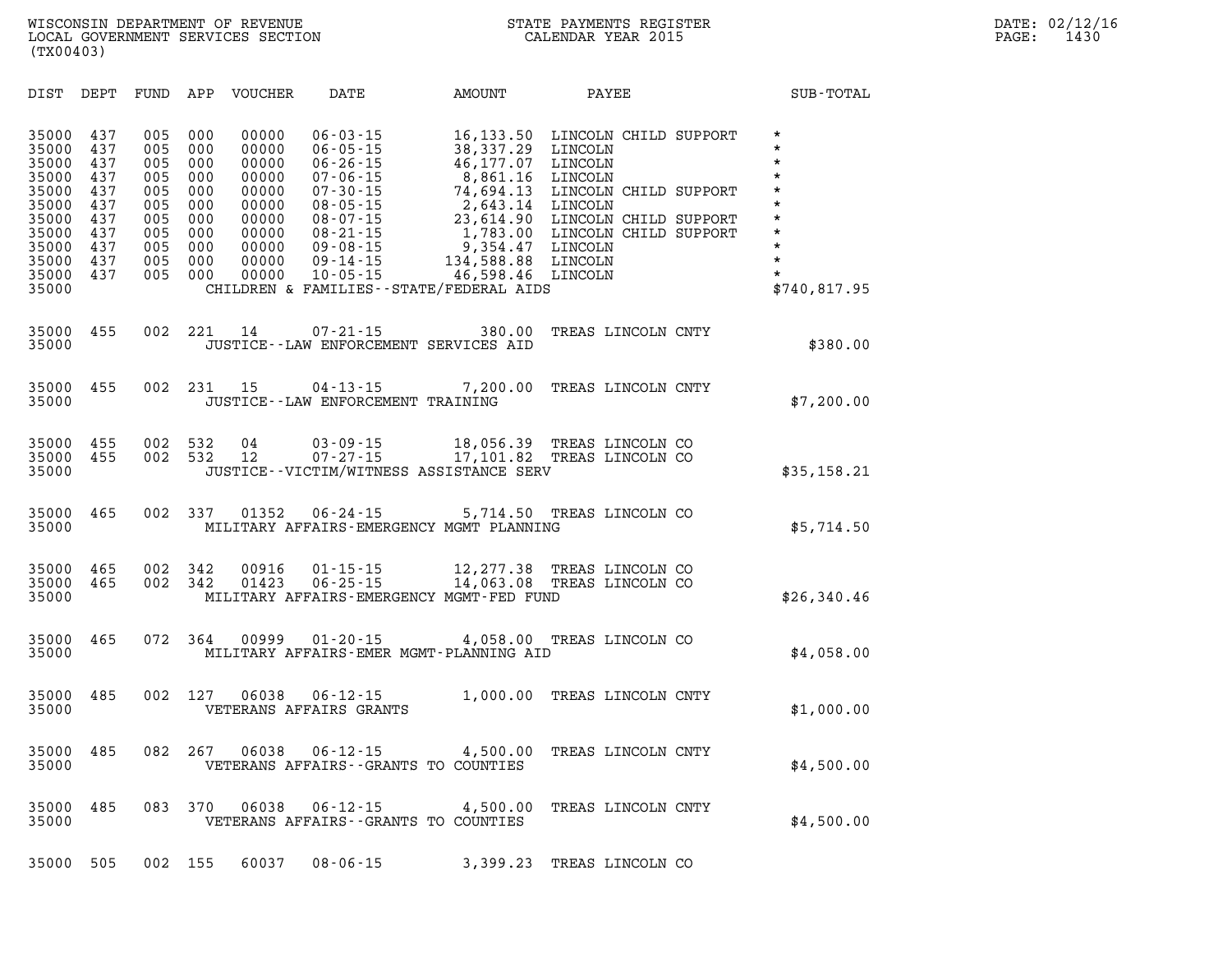| DIST                                                                                                                                                                                      | DEPT                                                                                                                                     | FUND                                                                                                                                     | APP                                                                                                                                      | <b>VOUCHER</b>                                                                                                             | DATE                                                                                                                                         | AMOUNT                                                                                                                                                                                                                                                                                                                                                                                                                            | PAYEE                                                                                                                                                                                                                                                                                                                                                                                                        | SUB-TOTAL    |
|-------------------------------------------------------------------------------------------------------------------------------------------------------------------------------------------|------------------------------------------------------------------------------------------------------------------------------------------|------------------------------------------------------------------------------------------------------------------------------------------|------------------------------------------------------------------------------------------------------------------------------------------|----------------------------------------------------------------------------------------------------------------------------|----------------------------------------------------------------------------------------------------------------------------------------------|-----------------------------------------------------------------------------------------------------------------------------------------------------------------------------------------------------------------------------------------------------------------------------------------------------------------------------------------------------------------------------------------------------------------------------------|--------------------------------------------------------------------------------------------------------------------------------------------------------------------------------------------------------------------------------------------------------------------------------------------------------------------------------------------------------------------------------------------------------------|--------------|
| 35000<br>35000<br>35000<br>35000<br>35000<br>35000<br>35000<br>35000<br>35000<br>35000<br>35000<br>35000<br>35000<br>35000<br>35000                                                       | 505<br>505<br>505<br>505<br>505<br>505<br>505<br>505<br>505<br>505<br>505<br>505<br>505<br>505                                           | 002<br>002<br>002<br>002<br>002<br>002<br>002<br>002<br>002<br>002<br>002<br>002<br>002<br>002                                           | 155<br>155<br>155<br>155<br>155<br>155<br>155<br>155<br>155<br>155<br>155<br>155<br>155<br>155                                           | 60104<br>60392<br>60392<br>60493<br>60493<br>60568<br>60568<br>60629<br>60629<br>60710<br>60710<br>60788<br>60788<br>60869 | $09 - 09 - 15$<br>$01 - 06 - 15$<br>$01 - 06 - 15$<br>$05 - 21 - 15$<br>$05 - 21 - 15$<br>$06 - 08 - 15$<br>$06 - 08 - 15$<br>$07 - 07 - 15$ | $5,643.22$<br>761.67<br>2,645.76<br>31.16<br>02-10-15<br>02-10-15<br>03-10-15<br>03-10-15<br>03-10-15<br>04-07-15<br>04-07-15<br>05-21-15<br>05-21-15<br>07-15<br>07-15<br>07-15<br>07-15<br>07-15<br>07-15<br>07-15<br>07-15<br>07-15<br>07-15<br>07-15<br>07-15<br>07-07-15<br>07-07-15<br>07-07-15<br>07-07-15<br>07-07-15<br>2,397.98<br>1,924.66<br>2,828.23<br>2,721.95<br>2,954.82<br>DOA-HOUSING ASSISTANCE-FEDERAL FUNDS | TREAS LINCOLN CO<br>TREAS LINCOLN CO<br>TREAS LINCOLN CO<br>TREAS LINCOLN CO<br>TREAS LINCOLN CO<br>TREAS LINCOLN CO<br>TREAS LINCOLN CO<br>TREAS LINCOLN CO<br>TREAS LINCOLN CO<br>TREAS LINCOLN CO<br>TREAS LINCOLN CO<br>TREAS LINCOLN CO<br>TREAS LINCOLN CO<br>TREAS LINCOLN CO                                                                                                                         | \$37,423.46  |
| 35000<br>35000<br>35000<br>35000<br>35000<br>35000<br>35000<br>35000<br>35000<br>35000<br>35000<br>35000<br>35000<br>35000<br>35000<br>35000<br>35000<br>35000<br>35000<br>35000<br>35000 | 505<br>505<br>505<br>505<br>505<br>505<br>505<br>505<br>505<br>505<br>505<br>505<br>505<br>505<br>505<br>505<br>505<br>505<br>505<br>505 | 035<br>035<br>035<br>035<br>035<br>035<br>035<br>035<br>035<br>035<br>035<br>035<br>035<br>035<br>035<br>035<br>035<br>035<br>035<br>035 | 371<br>371<br>371<br>371<br>371<br>371<br>371<br>371<br>371<br>371<br>371<br>371<br>371<br>371<br>371<br>371<br>371<br>371<br>371<br>371 |                                                                                                                            | DOA--PUBLIC BENEFITS FUND                                                                                                                    |                                                                                                                                                                                                                                                                                                                                                                                                                                   | TREAS LINCOLN CO<br>TREAS LINCOLN CO<br>TREAS LINCOLN CO<br>TREAS LINCOLN CO<br>TREAS LINCOLN CO<br>TREAS LINCOLN CO<br>TREAS LINCOLN CO<br>TREAS LINCOLN CO<br>TREAS LINCOLN CO<br>TREAS LINCOLN CO<br>TREAS LINCOLN CO<br>TREAS LINCOLN CO<br>TREAS LINCOLN CO<br>TREAS LINCOLN CO<br>TREAS LINCOLN CO<br>TREAS LINCOLN CO<br>TREAS LINCOLN CO<br>TREAS LINCOLN CO<br>TREAS LINCOLN CO<br>TREAS LINCOLN CO | \$26,701.32  |
| 35000<br>35000<br>35000                                                                                                                                                                   | 505<br>505                                                                                                                               | 089<br>089                                                                                                                               | 166<br>166                                                                                                                               | 04928<br>09100                                                                                                             | $01 - 21 - 15$<br>$06 - 23 - 15$<br>DOA--LAND INFORMATION FUND                                                                               | 1,000.00<br>56,336.00                                                                                                                                                                                                                                                                                                                                                                                                             | TREAS LINCOLN CO LAND CON<br>TREAS LINCOLN CO LAND CON                                                                                                                                                                                                                                                                                                                                                       | \$57,336.00  |
| 35000<br>35000                                                                                                                                                                            | 835                                                                                                                                      | 002                                                                                                                                      | 105                                                                                                                                      | 43804                                                                                                                      | $07 - 27 - 15$<br>REVENUE - - STATE SHARED REVENUES                                                                                          | 152,960.80                                                                                                                                                                                                                                                                                                                                                                                                                        | TREAS LINCOLN CO                                                                                                                                                                                                                                                                                                                                                                                             | \$152,960.80 |
| 35000<br>35000                                                                                                                                                                            | 835                                                                                                                                      | 002                                                                                                                                      | 109                                                                                                                                      | 01035                                                                                                                      | $07 - 27 - 15$<br>REVENUE--EXEMPT COMPUTER AID                                                                                               | 31,576.00                                                                                                                                                                                                                                                                                                                                                                                                                         | TREAS LINCOLN CO                                                                                                                                                                                                                                                                                                                                                                                             | \$31,576.00  |

**35000 835 002 302 10051 07-27-15 2,631,054.06 TREAS LINCOLN CO**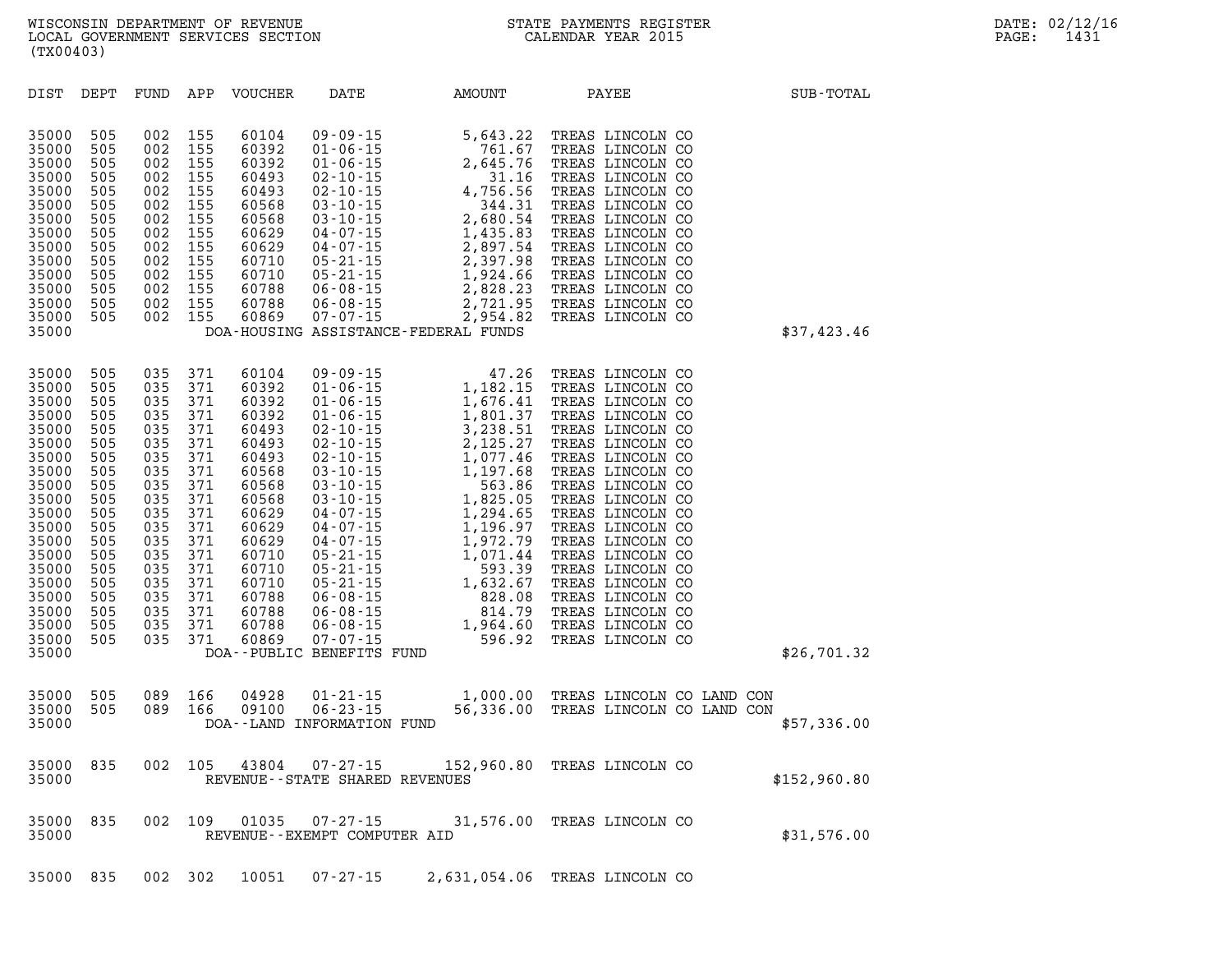| WISCONSIN DEPARTMENT OF REVENUE<br>LOCAL GOVERNMENT SERVICES SECTION<br>(TX00403) |      |      |     |         |                                                |                                                        | STATE PAYMENTS REGISTER<br>CALENDAR YEAR 2015 |                | PAGE: | DATE: 02/12/16<br>1432 |
|-----------------------------------------------------------------------------------|------|------|-----|---------|------------------------------------------------|--------------------------------------------------------|-----------------------------------------------|----------------|-------|------------------------|
| DIST                                                                              | DEPT | FUND | APP | VOUCHER | DATE                                           | AMOUNT                                                 | PAYEE                                         | SUB-TOTAL      |       |                        |
| 35000<br>35000                                                                    | 835  | 002  | 302 | 11051   | 07-27-15                                       | 726,426.27<br>REVENUE-FIRST DOLLAR/SCHOOL LEVY CREDITS | TREAS LINCOLN CO                              | \$3,357,480.33 |       |                        |
| 35000<br>35000                                                                    | 835  | 021  | 363 | 37190   | $03 - 23 - 15$<br>REVENUE - - LOTTERY CREDIT - | 661,669.01                                             | TREAS LINCOLN CO                              | \$661,669.01   |       |                        |
| 35000                                                                             |      |      |     |         | DISTRICT TOTAL APPROPRIATIONS                  |                                                        |                                               | \$7,279,061.11 |       |                        |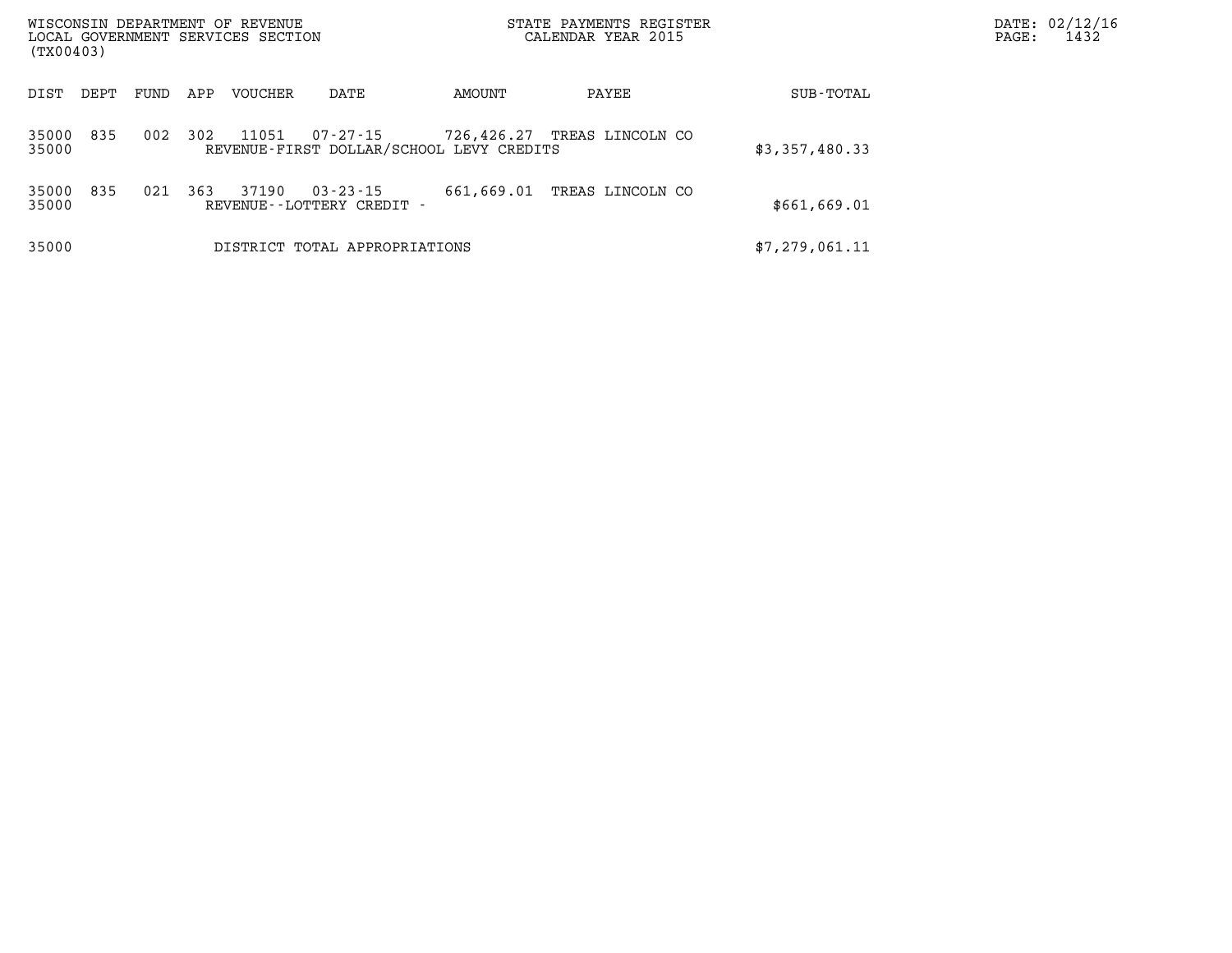| (TX00403)                                |                        |                               |       |                                                | $\mathbb{R}^n$                                                                                                                                                                                                                                                         |                     |             | DATE: 02/12/16<br>PAGE: 1433 |
|------------------------------------------|------------------------|-------------------------------|-------|------------------------------------------------|------------------------------------------------------------------------------------------------------------------------------------------------------------------------------------------------------------------------------------------------------------------------|---------------------|-------------|------------------------------|
|                                          |                        |                               |       |                                                | DIST DEPT FUND APP VOUCHER DATE AMOUNT PAYEE                                                                                                                                                                                                                           |                     | SUB-TOTAL   |                              |
| 35002                                    | 35002 165              |                               |       |                                                | 002 225 00854 06-25-15 1,053.91 TREAS TN BIRCH<br>SAFETY/PROF SERV--FIRE INSURANCE DUES                                                                                                                                                                                |                     | \$1,053.91  |                              |
| 35002                                    |                        |                               |       |                                                | 35002 370 000 001 01DNR 04-09-15 43.90 TREAS TOWN BIRCH<br>NAT RESOURCES-SEVERANCE/YIELD/WITHDRAWAL                                                                                                                                                                    |                     | \$43.90     |                              |
| 35002                                    |                        |                               |       |                                                | 35002 370 002 503 17591 01-12-15 5,318.22 TREAS TN BIRCH<br>NAT RESOURCES--AIDS IN LIEU OF TAXES                                                                                                                                                                       |                     | \$5,318.22  |                              |
| 35002                                    |                        |                               |       |                                                | $35002$ 370 012 571 39115 06-02-15 861.68 TREAS TN BIRCH<br>35002 370 012 571 39115 06-02-15 2,036.03 TREAS TN BIRCH<br>NAT RESOURCES--FOREST CROP/MFL/CO FOREST                                                                                                       |                     | \$2,897.71  |                              |
| 35002                                    |                        |                               |       |                                                | $\begin{array}{cccccc} 35002 & 370 & 012 & 579 & 20400 & 04\cdot 03\cdot 15 & & & & 188.70 & \text{TREAS TN BIRCH} \\ 35002 & 370 & 012 & 579 & 20400 & 04\cdot 03\cdot 15 & & & & 100.00 & \text{TREAS TN BIRCH} \end{array}$<br>NAT RESOURCES--AIDS IN LIEU OF TAXES |                     | \$288.70    |                              |
| 35002                                    |                        |                               |       | NAT RESOURCES--RU RECYCLING GRANT              | 35002 370 074 670 42769 05-29-15 962.26 TREAS TN BIRCH                                                                                                                                                                                                                 |                     | \$962.26    |                              |
| 35002                                    |                        |                               |       |                                                | 35002 370 074 673 42769 05-29-15 167.49 TREAS TN BIRCH<br>NAT RESOURCES--RU CONSOLIDATED GRANT                                                                                                                                                                         |                     | \$167.49    |                              |
| 35002<br>35002 395<br>35002 395<br>35002 | 35002 395<br>395       | 011 191<br>011 191<br>011 191 |       |                                                | 011 191 38857 01-05-15 14,855.94 TOWN OF BIRCH<br>20057 04-06-15<br>54857 07-06-15 14,855.94 TOWN OF BIRCH<br>54857 07-06-15 14,855.94 TOWN OF BIRCH<br>TRANSPORTATION--GENERAL TRANSP AIDS-GTA                                                                        |                     | \$59,423.78 |                              |
|                                          | 35002 395<br>35002 200 |                               |       |                                                | 011 278 67373 11-25-15 13,717.77 TREAS TN BIRCH<br>TRANSPORTATION - - LRIP/TRIP/MSIP GRANTS                                                                                                                                                                            |                     | \$13,717.77 |                              |
| 35002                                    |                        |                               |       | REVENUE--STATE SHARED REVENUES                 | 35002 835 002 105 43786 07-27-15 4,897.92 TREAS TN BIRCH                                                                                                                                                                                                               |                     | \$4,897.92  |                              |
| 35002<br>35002                           | 835                    | 002 109                       | 02799 | $07 - 27 - 15$<br>REVENUE--EXEMPT COMPUTER AID |                                                                                                                                                                                                                                                                        | 3.00 TREAS TN BIRCH | \$3.00      |                              |
| 35002                                    |                        |                               |       | DISTRICT TOTAL APPROPRIATIONS                  |                                                                                                                                                                                                                                                                        |                     | \$88,774.66 |                              |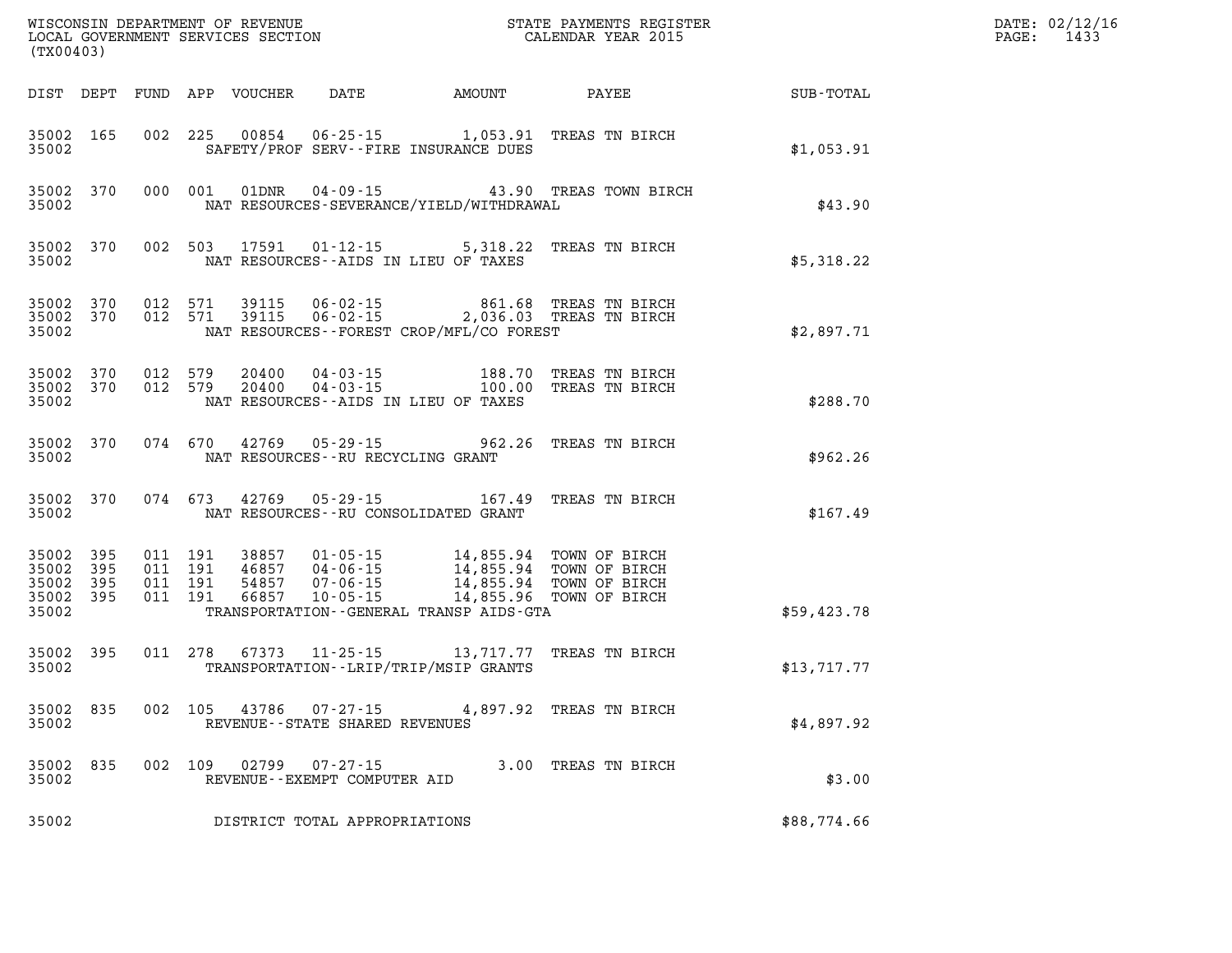| WISCONSIN DEPARTMENT OF REVENUE   | STATE PAYMENTS REGISTER | DATE: 02/12/16 |
|-----------------------------------|-------------------------|----------------|
| LOCAL GOVERNMENT SERVICES SECTION | CALENDAR YEAR 2015      | 1434<br>PAGE:  |

| (TX00403)                        |                                  |                                          | LOCAL GOVERNMENT SERVICES SECTION |                                   |                                          | CALENDAR YEAR 2015                                                                                                                                   |              | PAGE: | 1434 |
|----------------------------------|----------------------------------|------------------------------------------|-----------------------------------|-----------------------------------|------------------------------------------|------------------------------------------------------------------------------------------------------------------------------------------------------|--------------|-------|------|
|                                  | DIST DEPT                        |                                          |                                   |                                   |                                          |                                                                                                                                                      |              |       |      |
| 35004                            | 35004 165                        | 002 225                                  | 00855                             |                                   | SAFETY/PROF SERV--FIRE INSURANCE DUES    | 06-25-15 12,461.23 TREAS TN BRADLEY                                                                                                                  | \$12,461.23  |       |      |
| 35004<br>35004                   | 35004 370<br>370<br>35004 370    | 000 001<br>000 001<br>000 001            | 01DNR<br>04DNR<br>05DNR           |                                   | NAT RESOURCES-SEVERANCE/YIELD/WITHDRAWAL | 04-09-15 3,977.57 TREAS TOWN BRADLEY<br>06-03-15 673.42 TREAS TOWN BRADLEY<br>09-28-15 67.50 TREAS TOWN BRADLEY                                      | \$4,718.49   |       |      |
| 35004                            | 35004 370                        | 002 503                                  |                                   |                                   | NAT RESOURCES--AIDS IN LIEU OF TAXES     | 17592  01-12-15  7,615.35  TREAS TN BRADLEY<br>729.12 TOWN SHARE                                                                                     | \$7,615.35   |       |      |
| 35004                            | 35004 370<br>35004 370           | 012 571<br>012 571                       | 39116<br>39116                    |                                   | NAT RESOURCES--FOREST CROP/MFL/CO FOREST | 06-02-15 1,386.96 TREAS TN BRADLEY<br>06-02-15 348.67 TREAS TN BRADLEY                                                                               | \$1,735.63   |       |      |
| 35004                            | 35004 370                        |                                          |                                   | NAT RESOURCES--RU RECYCLING GRANT |                                          | 074 670 42770 05-29-15 6,302.27 TREAS TN BRADLEY                                                                                                     | \$6,302.27   |       |      |
| 35004<br>35004<br>35004<br>35004 | 35004 395<br>395<br>- 395<br>395 | 011 191<br>011 191<br>011 191<br>011 191 | 38858<br>46858<br>54858<br>66858  |                                   | TRANSPORTATION--GENERAL TRANSP AIDS-GTA  | 01-05-15 43,340.86 TOWN OF BRADLEY<br>04-06-15 43,340.86 TOWN OF BRADLEY<br>07-06-15 43,340.86 TOWN OF BRADLEY<br>10-05-15 43,340.88 TOWN OF BRADLEY | \$173,363.46 |       |      |
| 35004                            | 35004 835                        |                                          |                                   | REVENUE--STATE SHARED REVENUES    |                                          | 002 105 43787 07-27-15 7,238.31 TREAS TN BRADLEY                                                                                                     | \$7,238.31   |       |      |
| 35004                            | 35004 835                        |                                          | 002 109 02800                     | REVENUE--EXEMPT COMPUTER AID      |                                          | 07-27-15 146.00 TREAS TN BRADLEY                                                                                                                     | \$146.00     |       |      |
| 35004                            | 35004 835                        | 021 363                                  |                                   | REVENUE--LOTTERY CREDIT -         |                                          | 35728 03-23-15 1,601.42 TREAS TN BRADLEY                                                                                                             | \$1,601.42   |       |      |
| 35004                            |                                  |                                          |                                   | DISTRICT TOTAL APPROPRIATIONS     |                                          |                                                                                                                                                      | \$215,182.16 |       |      |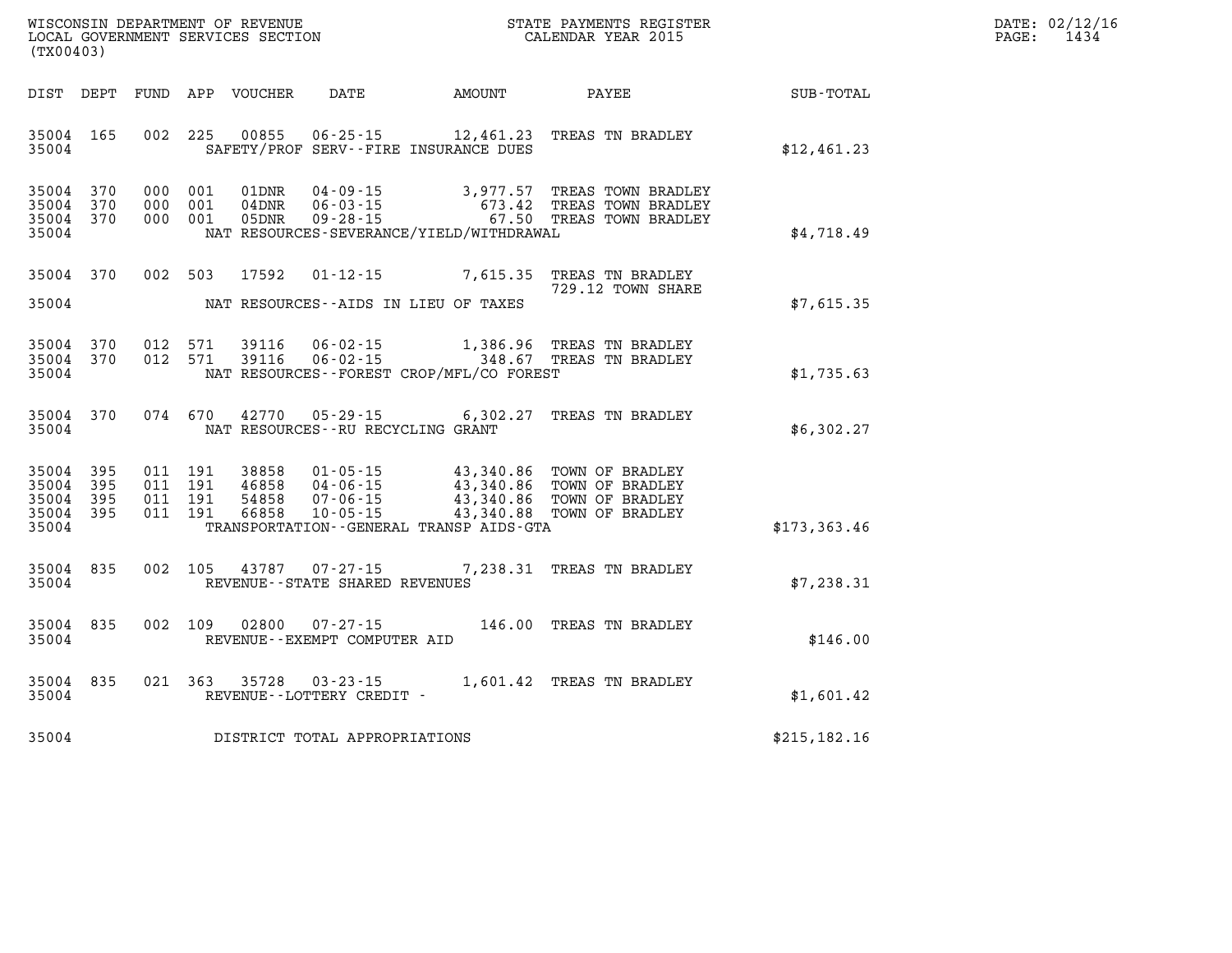| $\texttt{DATE}$ : | 02/12/16 |
|-------------------|----------|
| PAGE:             | 1435     |

| (TX00403)                                 |                          |                          |                          | WISCONSIN DEPARTMENT OF REVENUE<br>LOCAL GOVERNMENT SERVICES SECTION |                                                                      | STATE PAYMENTS REGISTER<br>CALENDAR YEAR 2015                                                    |                                                                          |                  |
|-------------------------------------------|--------------------------|--------------------------|--------------------------|----------------------------------------------------------------------|----------------------------------------------------------------------|--------------------------------------------------------------------------------------------------|--------------------------------------------------------------------------|------------------|
| DIST                                      | DEPT                     | FUND                     | APP                      | <b>VOUCHER</b>                                                       | <b>DATE</b>                                                          | <b>AMOUNT</b>                                                                                    | PAYEE                                                                    | <b>SUB-TOTAL</b> |
| 35006<br>35006                            | 165                      | 002                      | 225                      | 00856                                                                | $06 - 25 - 15$                                                       | 1,842.04<br>SAFETY/PROF SERV--FIRE INSURANCE DUES                                                | TREAS TN CORNING                                                         | \$1,842.04       |
| 35006<br>35006<br>35006<br>35006          | 370<br>370<br>370        | 000<br>000<br>000        | 001<br>001<br>001        | 01DNR<br>04DNR<br>05DNR                                              | $04 - 09 - 15$<br>$06 - 03 - 15$<br>$09 - 28 - 15$                   | 9,880.83<br>181.61<br>11,623.60<br>NAT RESOURCES-SEVERANCE/YIELD/WITHDRAWAL                      | TREAS TOWN CORNING<br>TREAS TOWN CORNING<br>TREAS TOWN CORNING           | \$21,686.04      |
| 35006<br>35006                            | 370                      | 002                      | 503                      | 17593                                                                | $01 - 12 - 15$                                                       | 58,545.66<br>NAT RESOURCES -- AIDS IN LIEU OF TAXES                                              | TREAS TN CORNING                                                         | \$58,545.66      |
| 35006<br>35006                            | 370                      | 012                      | 571                      | 39117                                                                | $06 - 02 - 15$                                                       | NAT RESOURCES - - FOREST CROP/MFL/CO FOREST                                                      | 11,410.57 TREAS TN CORNING                                               | \$11,410.57      |
| 35006<br>35006<br>35006                   | 370<br>370               | 012<br>012               | 579<br>579               | 20401<br>20401                                                       | $04 - 03 - 15$<br>$04 - 03 - 15$                                     | 1,408.00<br>153.91<br>NAT RESOURCES -- AIDS IN LIEU OF TAXES                                     | TREAS TN CORNING<br>TREAS TN CORNING                                     | \$1,561.91       |
| 35006<br>35006                            | 370                      | 074                      | 670                      | 42771                                                                | $05 - 29 - 15$<br>NAT RESOURCES - - RU RECYCLING GRANT               | 1,736.67                                                                                         | TREAS TN CORNING                                                         | \$1,736.67       |
| 35006<br>35006<br>35006<br>35006<br>35006 | 395<br>395<br>395<br>395 | 011<br>011<br>011<br>011 | 191<br>191<br>191<br>191 | 38859<br>46859<br>54859<br>66859                                     | $01 - 05 - 15$<br>$04 - 06 - 15$<br>$07 - 06 - 15$<br>$10 - 05 - 15$ | 53,415.01<br>53,415.01<br>53,415.01<br>53,415.03<br>TRANSPORTATION - - GENERAL TRANSP AIDS - GTA | TOWN OF CORNING<br>TOWN OF CORNING<br>TOWN OF CORNING<br>TOWN OF CORNING | \$213,660.06     |
| 35006<br>35006                            | 835                      | 002                      | 105                      | 43788                                                                | $07 - 27 - 15$<br>REVENUE--STATE SHARED REVENUES                     | 4,460.83                                                                                         | TREAS TN CORNING                                                         | \$4,460.83       |
| 35006<br>35006                            | 835                      | 002                      | 109                      | 02801                                                                | $07 - 27 - 15$<br>REVENUE--EXEMPT COMPUTER AID                       | 8.00                                                                                             | TREAS TN CORNING                                                         | \$8.00           |
| 35006                                     |                          |                          |                          |                                                                      | DISTRICT TOTAL APPROPRIATIONS                                        |                                                                                                  |                                                                          | \$314,911.78     |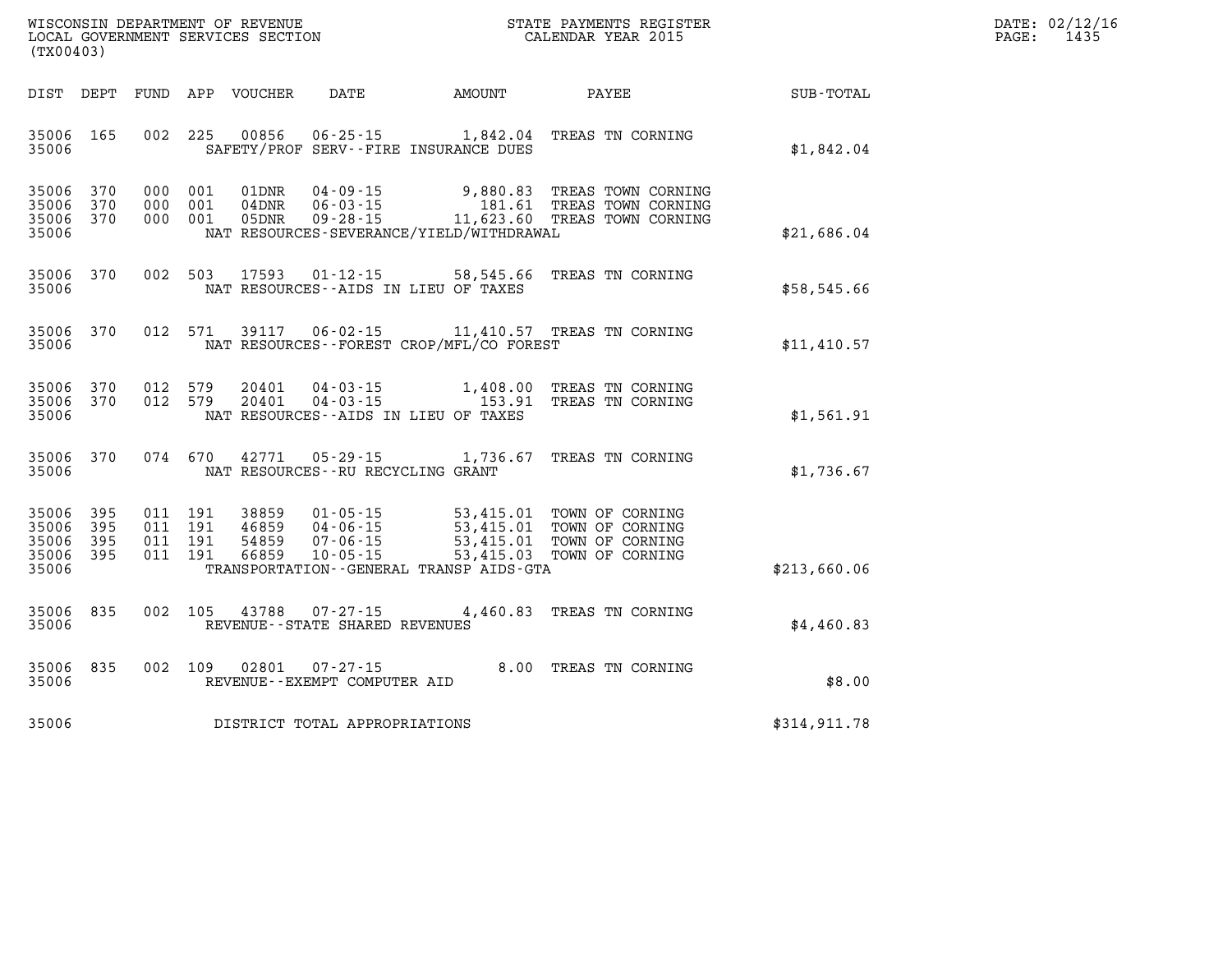| $\texttt{DATE}$ : | 02/12/16 |
|-------------------|----------|
| PAGE:             | 1436     |

| WISCONSIN DEPARTMENT OF REVENUE<br>(TX00403)                                                      | LOCAL GOVERNMENT SERVICES SECTION                                                                                                                                                 | STATE PAYMENTS REGISTER<br>CALENDAR YEAR 2015 |                                                                                              |              |
|---------------------------------------------------------------------------------------------------|-----------------------------------------------------------------------------------------------------------------------------------------------------------------------------------|-----------------------------------------------|----------------------------------------------------------------------------------------------|--------------|
| DIST<br>DEPT<br>FUND                                                                              | APP<br>VOUCHER<br>DATE                                                                                                                                                            | AMOUNT                                        | PAYEE                                                                                        | SUB-TOTAL    |
| 165<br>002<br>35008<br>35008                                                                      | 225<br>00857<br>$06 - 25 - 15$<br>SAFETY/PROF SERV--FIRE INSURANCE DUES                                                                                                           | 1,168.25                                      | TREAS TN HARDING                                                                             | \$1,168.25   |
| 370<br>000<br>35008<br>370<br>35008<br>000<br>35008                                               | 001<br>01DNR<br>$04 - 09 - 15$<br>$09 - 28 - 15$<br>001<br>05DNR<br>NAT RESOURCES-SEVERANCE/YIELD/WITHDRAWAL                                                                      | 2,526.54<br>328.72                            | TREAS TOWN HARDING<br>TREAS TOWN HARDING                                                     | \$2,855.26   |
| 35008<br>370<br>002                                                                               | 503<br>17594<br>$01 - 12 - 15$                                                                                                                                                    | 46,492.03                                     | TREAS TN HARDING<br>2583.66 TOWN SHARE                                                       |              |
| 002<br>35008<br>370<br>35008                                                                      | 503<br>18112<br>$01 - 30 - 15$<br>NAT RESOURCES -- AIDS IN LIEU OF TAXES                                                                                                          | 46,479.31                                     | TREAS TN HARDING                                                                             | \$92,971.34  |
| 370<br>012<br>35008<br>370<br>012<br>35008<br>35008                                               | 571<br>39118<br>$06 - 02 - 15$<br>571<br>39118<br>$06 - 02 - 15$<br>NAT RESOURCES - - FOREST CROP/MFL/CO FOREST                                                                   | 3,537.23                                      | TREAS TN HARDING<br>4,820.70 TREAS TN HARDING                                                | \$8,357.93   |
| 35008<br>395<br>011<br>35008<br>395<br>011<br>35008<br>395<br>011<br>35008<br>395<br>011<br>35008 | 191<br>38860<br>$01 - 05 - 15$<br>191<br>$04 - 06 - 15$<br>46860<br>191<br>54860<br>$07 - 06 - 15$<br>$10 - 05 - 15$<br>191<br>66860<br>TRANSPORTATION -- GENERAL TRANSP AIDS-GTA | 18,623.41<br>18,623.43                        | 18,623.41 TOWN OF HARDING<br>18,623.41 TOWN OF HARDING<br>TOWN OF HARDING<br>TOWN OF HARDING | \$74,493.66  |
| 395<br>011<br>35008<br>35008                                                                      | 278<br>58175<br>$08 - 26 - 15$<br>TRANSPORTATION - - LRIP/TRIP/MSIP GRANTS                                                                                                        | 13,717.77                                     | TREAS TN HARDING                                                                             | \$13,717.77  |
| 835<br>002<br>35008<br>35008                                                                      | 105<br>43789<br>$07 - 27 - 15$<br>REVENUE - - STATE SHARED REVENUES                                                                                                               | 1,221.69                                      | TREAS TN HARDING                                                                             | \$1,221.69   |
| 835<br>002<br>35008<br>35008                                                                      | 109<br>02802<br>$07 - 27 - 15$<br>REVENUE--EXEMPT COMPUTER AID                                                                                                                    |                                               | 1.00 TREAS TN HARDING                                                                        | \$1.00       |
| 35008                                                                                             | DISTRICT TOTAL APPROPRIATIONS                                                                                                                                                     |                                               |                                                                                              | \$194,786.90 |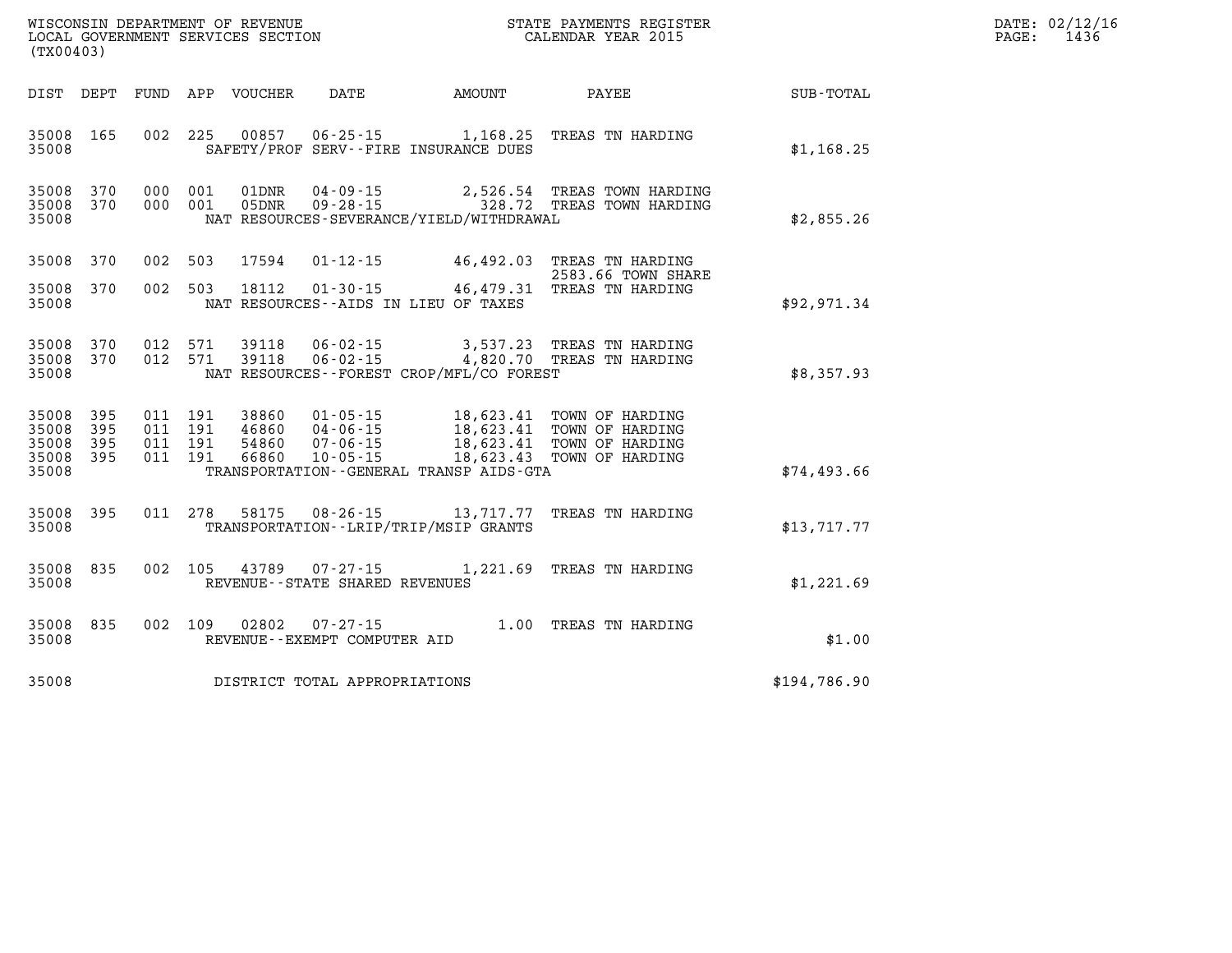| WISCONSIN DEPARTMENT OF REVENUE<br>LOCAL GOVERNMENT SERVICES SECTION<br>CALENDAR YEAR 2015<br>(TX00403) |                        |  |                                          |                                                 |                                   |                                          |                                                                                                                                                                                  |              | DATE: 02/12/16<br>PAGE: 1437 |
|---------------------------------------------------------------------------------------------------------|------------------------|--|------------------------------------------|-------------------------------------------------|-----------------------------------|------------------------------------------|----------------------------------------------------------------------------------------------------------------------------------------------------------------------------------|--------------|------------------------------|
|                                                                                                         |                        |  |                                          |                                                 |                                   |                                          | DIST DEPT FUND APP VOUCHER DATE AMOUNT PAYEE SUB-TOTAL                                                                                                                           |              |                              |
| 35010 165<br>35010                                                                                      |                        |  |                                          |                                                 |                                   | SAFETY/PROF SERV--FIRE INSURANCE DUES    | 002 225 00858 06-25-15 3,979.29 TREAS TN HARRISON                                                                                                                                | \$3,979.29   |                              |
| 35010                                                                                                   | 35010 370              |  |                                          |                                                 | 000 001 01DNR 04-09-15            | NAT RESOURCES-SEVERANCE/YIELD/WITHDRAWAL | 5,080.44 TREAS TOWN HARRISON                                                                                                                                                     | \$5,080.44   |                              |
| 35010                                                                                                   | 35010 370              |  |                                          |                                                 |                                   | NAT RESOURCES--AIDS IN LIEU OF TAXES     | 002 503 17595 01-12-15 881.22 TREAS TN HARRISON                                                                                                                                  | \$881.22     |                              |
| 35010                                                                                                   | 35010 370<br>35010 370 |  |                                          |                                                 |                                   | NAT RESOURCES--FOREST CROP/MFL/CO FOREST | 012 571 39119   06-02-15   1,046.08 TREAS TN HARRISON<br>012 571 39119   06-02-15   7,250.63 TREAS TN HARRISON                                                                   | \$8,296.71   |                              |
| 35010<br>35010 370<br>35010                                                                             | 370<br>35010 370       |  |                                          | 012 579 20402<br>012 579 20402<br>012 579 20402 |                                   | NAT RESOURCES--AIDS IN LIEU OF TAXES     | 04-03-15 38.88 TREAS TN HARRISON<br>04-03-15 4.09 TREAS TN HARRISON<br>04-03-15 36.80 TREAS TN HARRISON                                                                          | \$79.77      |                              |
| 35010 395<br>35010<br>35010 395<br>35010 395<br>35010                                                   | 395                    |  | 011 191<br>011 191<br>011 191<br>011 191 |                                                 |                                   | TRANSPORTATION--GENERAL TRANSP AIDS-GTA  | 38861 01-05-15 31,956.52 TOWN OF HARRISON<br>46861 04-06-15 31,956.52 TOWN OF HARRISON<br>54861 07-06-15 31,956.52 TOWN OF HARRISON<br>66861 10-05-15 31,956.54 TOWN OF HARRISON | \$127,826.10 |                              |
| 35010 835<br>35010                                                                                      |                        |  |                                          |                                                 | REVENUE - - STATE SHARED REVENUES |                                          | 002 105 43790 07-27-15 2,607.93 TREAS TN HARRISON                                                                                                                                | \$2,607.93   |                              |
| 35010                                                                                                   | 35010 835              |  |                                          |                                                 | REVENUE--EXEMPT COMPUTER AID      |                                          | 002 109 02803 07-27-15 2.00 TREAS TN HARRISON                                                                                                                                    | \$2.00       |                              |
| 35010                                                                                                   |                        |  |                                          |                                                 | DISTRICT TOTAL APPROPRIATIONS     |                                          |                                                                                                                                                                                  | \$148,753.46 |                              |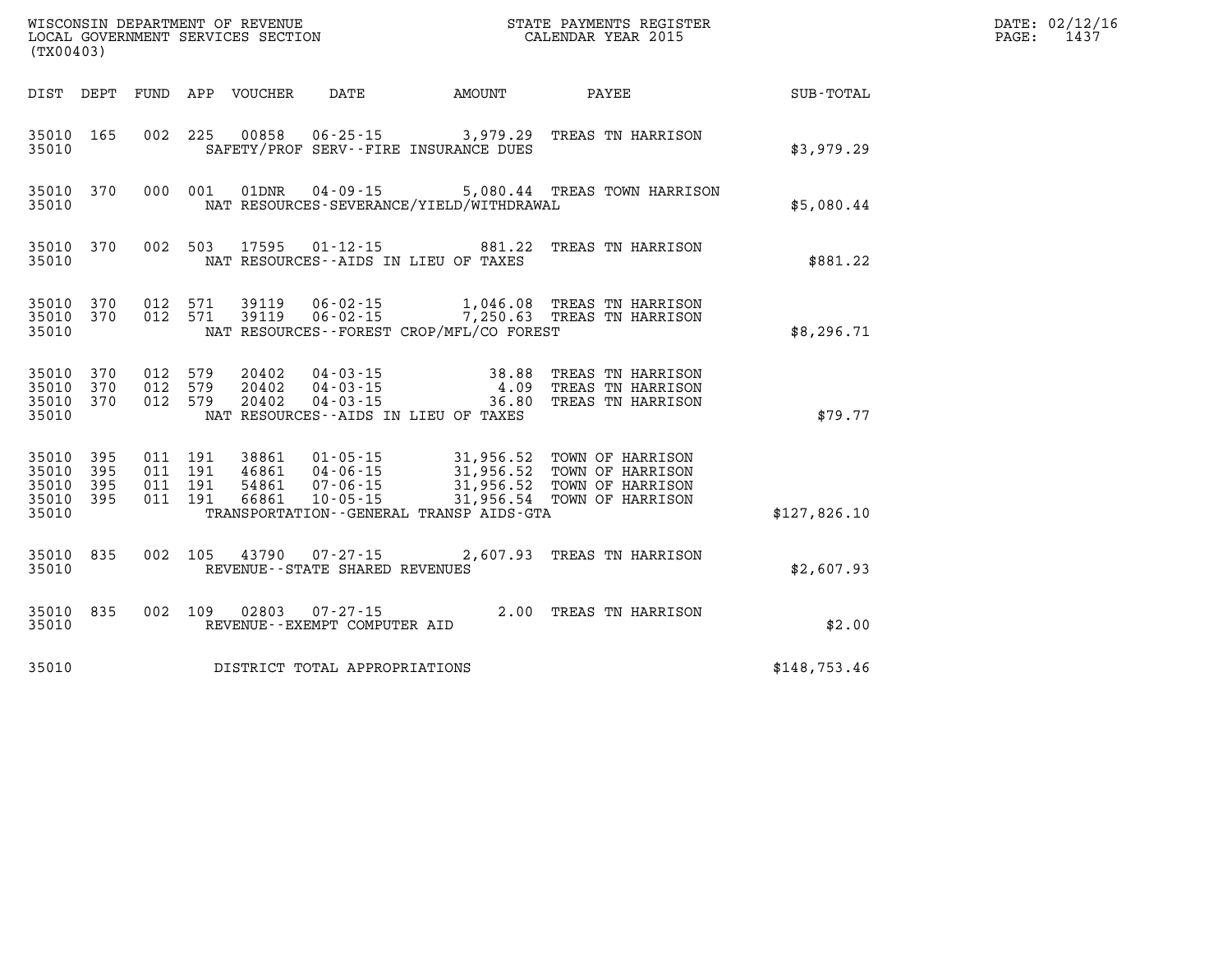| $\mathtt{DATE}$ : | 02/12/16 |
|-------------------|----------|
| PAGE:             | 1438     |

| (TX00403)                                     |                   |         |                               | LOCAL GOVERNMENT SERVICES SECTION |                                                   |                                                                                                                                                                                                                                                                                                                                                                                                      | CALENDAR YEAR 2015                                                                                                                                    |                                                        | PAGE: | 1438 |
|-----------------------------------------------|-------------------|---------|-------------------------------|-----------------------------------|---------------------------------------------------|------------------------------------------------------------------------------------------------------------------------------------------------------------------------------------------------------------------------------------------------------------------------------------------------------------------------------------------------------------------------------------------------------|-------------------------------------------------------------------------------------------------------------------------------------------------------|--------------------------------------------------------|-------|------|
|                                               |                   |         |                               |                                   |                                                   |                                                                                                                                                                                                                                                                                                                                                                                                      |                                                                                                                                                       | DIST DEPT FUND APP VOUCHER DATE AMOUNT PAYEE SUB-TOTAL |       |      |
| 35012 165<br>35012                            |                   |         |                               |                                   |                                                   | 002 225 00859 06-25-15 4,696.73 TREAS TN KING<br>SAFETY/PROF SERV--FIRE INSURANCE DUES                                                                                                                                                                                                                                                                                                               |                                                                                                                                                       | \$4,696.73                                             |       |      |
| 35012 370<br>35012 370<br>35012 370<br>35012  |                   |         |                               |                                   |                                                   | NAT RESOURCES-SEVERANCE/YIELD/WITHDRAWAL                                                                                                                                                                                                                                                                                                                                                             | 000 001 03DNR 04-13-15 3,995.61 TREAS TOWN KING<br>000 001 04DNR 06-03-15 1,118.33 TREAS TOWN KING<br>000 001 05DNR 09-28-15 1,937.88 TREAS TOWN KING | \$7,051.82                                             |       |      |
| 35012<br>35012<br>35012<br>35012 370          | 370<br>370<br>370 | 002 503 | 002 503<br>002 503<br>002 503 | 17596<br>17596<br>18113<br>18113  |                                                   | 01-12-15 1,866.80 TREAS TN KING<br>01-12-15 37,829.28 TREAS TN KING<br>01-30-15 1,866.80 TREAS TN KING<br>01-30-15 37,739.84 TREAS TN KING                                                                                                                                                                                                                                                           | 1685.10 TOWN SHARE                                                                                                                                    |                                                        |       |      |
| 35012                                         |                   |         |                               |                                   |                                                   | NAT RESOURCES--AIDS IN LIEU OF TAXES                                                                                                                                                                                                                                                                                                                                                                 |                                                                                                                                                       | \$79,302.72                                            |       |      |
| 35012 370<br>35012                            |                   |         |                               |                                   |                                                   | 012 571 39120 06-02-15 1,562.24 TREAS TN KING<br>NAT RESOURCES - - FOREST CROP/MFL/CO FOREST                                                                                                                                                                                                                                                                                                         |                                                                                                                                                       | \$1,562.24                                             |       |      |
| 35012 370<br>35012                            |                   |         |                               |                                   |                                                   | NAT RESOURCES--AIDS IN LIEU OF TAXES                                                                                                                                                                                                                                                                                                                                                                 | 012 579 20403 04-03-15 406.66 TREAS TN KING                                                                                                           | \$406.66                                               |       |      |
| 35012 370<br>35012                            |                   |         |                               |                                   | NAT RESOURCES--RU RECYCLING GRANT                 | 074 670 42772 05-29-15 2,357.71 TREAS TN KING                                                                                                                                                                                                                                                                                                                                                        |                                                                                                                                                       | \$2,357.71                                             |       |      |
| 35012<br>35012<br>35012<br>35012 395<br>35012 | 395<br>395<br>395 |         |                               |                                   |                                                   | $\begin{array}{cccc} 011 & 191 & 38862 & 01\text{-}05\text{-}15 & 18,893.16 & \text{TOWN OF KING} \\ 011 & 191 & 46862 & 04\text{-}06\text{-}15 & 18,893.16 & \text{TOWN OF KING} \\ 011 & 191 & 54862 & 07\text{-}06\text{-}15 & 18,893.16 & \text{TOWN OF KING} \\ 011 & 191 & 66862 & 10\text{-}05\text{-}15 & 18,893.16 & \text{TOWN OF KING} \$<br>TRANSPORTATION - - GENERAL TRANSP AIDS - GTA |                                                                                                                                                       | \$75,572.64                                            |       |      |
| 35012 395<br>35012 395<br>35012               |                   |         | 011 278                       | 41419<br>011 278 61309            |                                                   | 03-03-15 13,410.54 TREAS TN KING<br>09-25-15 68,577.00 TREAS TN KING<br>TRANSPORTATION - - LRIP/TRIP/MSIP GRANTS                                                                                                                                                                                                                                                                                     |                                                                                                                                                       | \$81,987.54                                            |       |      |
| 35012 835<br>35012                            |                   |         | 002 105                       | 43791                             | $07 - 27 - 15$<br>REVENUE--STATE SHARED REVENUES  |                                                                                                                                                                                                                                                                                                                                                                                                      | 1,423.71 TREAS TN KING                                                                                                                                | \$1,423.71                                             |       |      |
| 35012<br>35012                                | 835               |         | 002 109                       | 02804                             | $07 - 27 - 15$<br>REVENUE - - EXEMPT COMPUTER AID |                                                                                                                                                                                                                                                                                                                                                                                                      | 3.00 TREAS TN KING                                                                                                                                    | \$3.00                                                 |       |      |
| 35012<br>35012                                | 835               |         | 002 501                       | 00002                             | $02 - 02 - 15$                                    | DOA-PAYMENT FOR MUNICIPAL SERVICES AID                                                                                                                                                                                                                                                                                                                                                               | 128.39 TREAS TN KING                                                                                                                                  | \$128.39                                               |       |      |
| 35012                                         |                   |         |                               |                                   | DISTRICT TOTAL APPROPRIATIONS                     |                                                                                                                                                                                                                                                                                                                                                                                                      |                                                                                                                                                       | \$254,493.16                                           |       |      |

WISCONSIN DEPARTMENT OF REVENUE **STATE PAYMENTS REGISTER**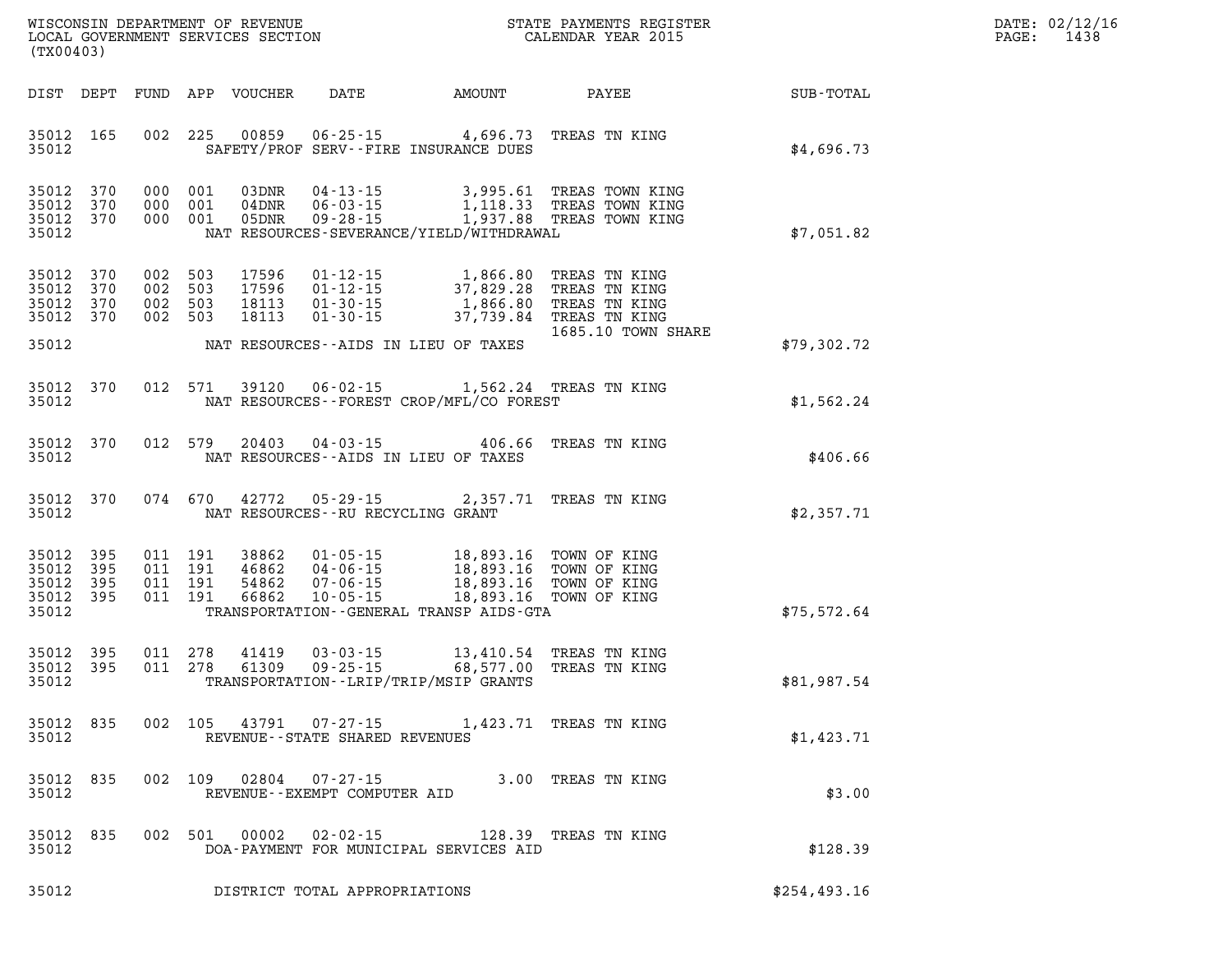| DATE: | 02/12/16 |
|-------|----------|
| PAGE: | 1439     |

| (TX00403)                                                       |  |                                          |                                  |                                   |                                          |                                                                                                                                                                                                              | R            | DATE: 02/12/1<br>1439<br>PAGE: |
|-----------------------------------------------------------------|--|------------------------------------------|----------------------------------|-----------------------------------|------------------------------------------|--------------------------------------------------------------------------------------------------------------------------------------------------------------------------------------------------------------|--------------|--------------------------------|
|                                                                 |  |                                          |                                  |                                   |                                          |                                                                                                                                                                                                              |              |                                |
| 35014 165<br>35014                                              |  |                                          |                                  |                                   | SAFETY/PROF SERV--FIRE INSURANCE DUES    | 002 225 00860 06-25-15 7,183.64 TREAS TN MERRILL                                                                                                                                                             | \$7,183.64   |                                |
| 35014 370<br>35014 370<br>35014                                 |  |                                          |                                  |                                   | NAT RESOURCES-SEVERANCE/YIELD/WITHDRAWAL | 000 001 01DNR 04-09-15 1,669.47 TREAS TOWN MERRILL 000 001 05DNR 09-28-15 123.45 TREAS TOWN MERRILL                                                                                                          | \$1,792.92   |                                |
| 370<br>35014<br>35014<br>370<br>35014 370<br>35014 370          |  | 002 503<br>002 503<br>002 503<br>002 503 | 17597<br>17597<br>18114<br>18114 |                                   |                                          | 01-12-15 5,474.37 TREAS TN MERRILL<br>01-12-15 8,046.36 TREAS TN MERRILL<br>01-30-15 5,474.37 TREAS TN MERRILL<br>01-30-15 8,046.36 TREAS TN MERRILL<br>1097.61 TOWN SHARE                                   |              |                                |
| 35014                                                           |  |                                          |                                  |                                   | NAT RESOURCES--AIDS IN LIEU OF TAXES     |                                                                                                                                                                                                              | \$27,041.46  |                                |
| 35014 370<br>35014 370<br>35014                                 |  |                                          |                                  |                                   | NAT RESOURCES--FOREST CROP/MFL/CO FOREST | 012 571 39121 06-02-15 1,348.96 TREAS TN MERRILL<br>012 571 39121 06-02-15 499.42 TREAS TN MERRILL                                                                                                           | \$1,848.38   |                                |
| 35014 370<br>370<br>35014<br>35014 370<br>35014 370<br>35014    |  | 012 579 20404                            |                                  |                                   | NAT RESOURCES--AIDS IN LIEU OF TAXES     | 012 579 20404 04-03-15 140.80 TREAS TN MERRILL<br>012 579 20404 04-03-15 239.16 TREAS TN MERRILL<br>012 579 20404 04-03-15 132.99 TREAS TN MERRILL<br>012 579 20404 04-03-15 155.96 TREAS TN MERRILL         | \$668.91     |                                |
| 35014 370<br>35014                                              |  |                                          |                                  | NAT RESOURCES--RU RECYCLING GRANT |                                          | 074 670 42773 05-29-15 4,125.69 TREAS TN MERRILL                                                                                                                                                             | \$4, 125.69  |                                |
| 35014<br>395<br>35014 395<br>35014<br>395<br>35014 395<br>35014 |  |                                          |                                  |                                   | TRANSPORTATION--GENERAL TRANSP AIDS-GTA  | 011 191 38863 01-05-15 36,916.53 TOWN OF MERRILL<br>011 191 46863 04-06-15 36,916.53 TOWN OF MERRILL<br>011 191 54863 07-06-15 36,916.53 TOWN OF MERRILL<br>011 191 66863 10-05-15 36,916.53 TOWN OF MERRILL | \$147,666.12 |                                |
| 35014 835<br>35014                                              |  |                                          |                                  | REVENUE - - STATE SHARED REVENUES |                                          | 002 105 43792 07-27-15 11,969.05 TREAS TN MERRILL                                                                                                                                                            | \$11,969.05  |                                |
| 35014 835<br>35014                                              |  |                                          |                                  | REVENUE--EXEMPT COMPUTER AID      |                                          | 002 109 02805 07-27-15 74.00 TREAS TN MERRILL                                                                                                                                                                | \$74.00      |                                |
| 35014 835<br>35014                                              |  |                                          |                                  | 002 501 00002 02-02-15            | DOA-PAYMENT FOR MUNICIPAL SERVICES AID   | 252.46 TREAS TN MERRILL                                                                                                                                                                                      | \$252.46     |                                |
|                                                                 |  |                                          |                                  |                                   |                                          | 35014 835 021 363 35729 03-23-15 7,287.83 TREAS TN MERRILL                                                                                                                                                   |              |                                |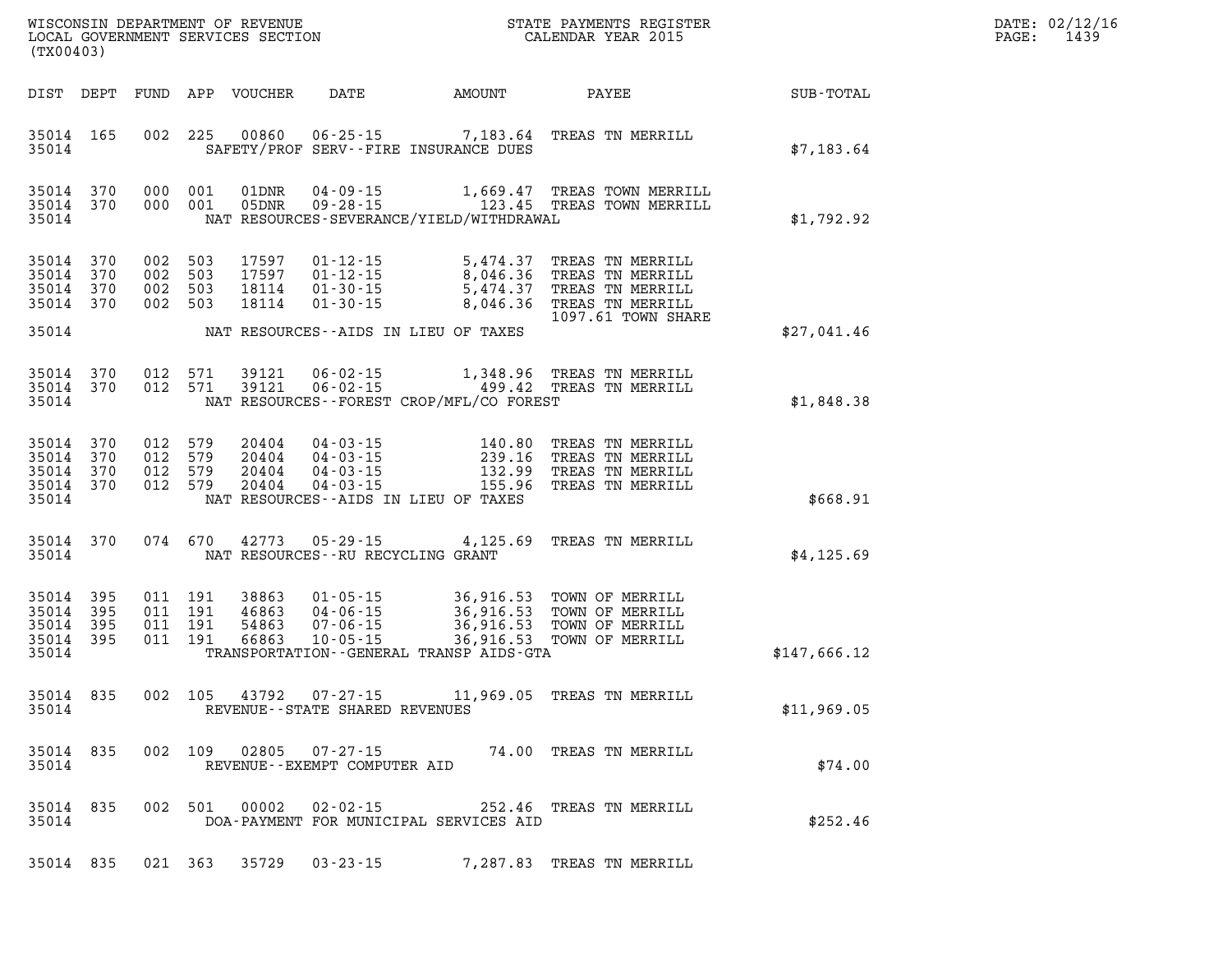|       | WISCONSIN DEPARTMENT OF REVENUE<br>LOCAL GOVERNMENT SERVICES SECTION<br>(TX00403) |      |     |         |                               | STATE PAYMENTS REGISTER<br>CALENDAR YEAR 2015 |       | PAGE:        | DATE: 02/12/16<br>1440 |  |
|-------|-----------------------------------------------------------------------------------|------|-----|---------|-------------------------------|-----------------------------------------------|-------|--------------|------------------------|--|
| DIST  | DEPT                                                                              | FUND | APP | VOUCHER | DATE                          | AMOUNT                                        | PAYEE | SUB-TOTAL    |                        |  |
| 35014 |                                                                                   |      |     |         | REVENUE--LOTTERY CREDIT -     |                                               |       | \$7,287.83   |                        |  |
| 35014 |                                                                                   |      |     |         | DISTRICT TOTAL APPROPRIATIONS |                                               |       | \$209,910.46 |                        |  |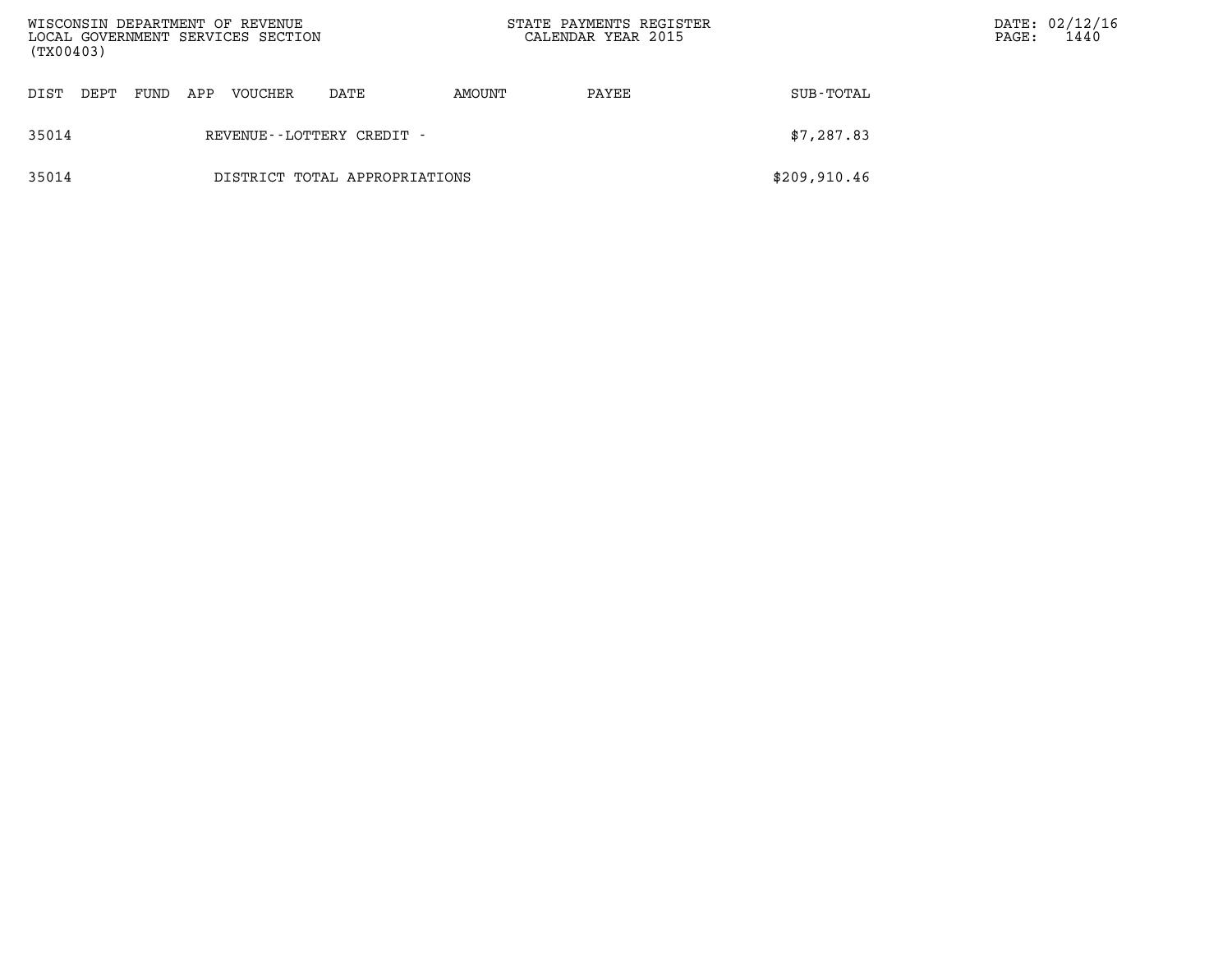| $\mathtt{DATE}$ : | 02/12/16 |
|-------------------|----------|
| $\mathtt{PAGE}$ : | 1441     |

| WISCONSIN DEPARTMENT OF REVENUE<br>(TX00403)                                                      | LOCAL GOVERNMENT SERVICES SECTION                                                                                                                                                    |                                                  | STATE PAYMENTS REGISTER<br>CALENDAR YEAR 2015                                        |                  |
|---------------------------------------------------------------------------------------------------|--------------------------------------------------------------------------------------------------------------------------------------------------------------------------------------|--------------------------------------------------|--------------------------------------------------------------------------------------|------------------|
| DIST<br><b>FUND</b><br>DEPT                                                                       | APP<br>VOUCHER<br><b>DATE</b>                                                                                                                                                        | <b>AMOUNT</b>                                    | PAYEE                                                                                | <b>SUB-TOTAL</b> |
| 002<br>165<br>35016<br>35016                                                                      | 225<br>00861<br>$06 - 25 - 15$ 4, 782.38<br>SAFETY/PROF SERV--FIRE INSURANCE DUES                                                                                                    |                                                  | TREAS TN PINE RIVER                                                                  | \$4,782.38       |
| 370<br>35016<br>000<br>35016<br>370<br>000<br>35016<br>370<br>000<br>35016                        | 001<br>01DNR<br>$04 - 09 - 15$<br>001<br>04DNR<br>$06 - 03 - 15$<br>001<br>05DNR<br>$09 - 28 - 15$<br>NAT RESOURCES-SEVERANCE/YIELD/WITHDRAWAL                                       | 105.29<br>1,562.03                               | TREAS TOWN PINE RIVER<br>TREAS TOWN PINE RIVER<br>1,706.40 TREAS TOWN PINE RIVER     | \$3,373.72       |
| 002<br>370<br>35016<br>35016                                                                      | 503<br>17598<br>$01 - 12 - 15$<br>NAT RESOURCES--AIDS IN LIEU OF TAXES                                                                                                               | 91.15                                            | TREAS TN PINE RIVER<br>11.22 TOWN SHARE                                              | \$91.15          |
| 370<br>012<br>35016<br>35016                                                                      | 571<br>39122<br>NAT RESOURCES - - FOREST CROP/MFL/CO FOREST                                                                                                                          |                                                  | 06-02-15 1,858.95 TREAS TN PINE RIVER                                                | \$1,858.95       |
| 370<br>074<br>35016<br>35016                                                                      | 670<br>42774 05-29-15<br>NAT RESOURCES - - RU RECYCLING GRANT                                                                                                                        | 2,652.17                                         | TREAS TN PINE RIVER                                                                  | \$2,652.17       |
| 35016<br>395<br>011<br>011<br>35016<br>395<br>35016<br>395<br>011<br>35016<br>011<br>395<br>35016 | 191<br>38864<br>$01 - 05 - 15$<br>191<br>$04 - 06 - 15$<br>46864<br>191<br>54864<br>$07 - 06 - 15$<br>191<br>$10 - 05 - 15$<br>66864<br>TRANSPORTATION - - GENERAL TRANSP AIDS - GTA | 35,705.43<br>35,705.43<br>35,705.43<br>35,705.43 | TOWN OF PINE RIVER<br>TOWN OF PINE RIVER<br>TOWN OF PINE RIVER<br>TOWN OF PINE RIVER | \$142,821.72     |
| 835<br>002<br>35016<br>35016                                                                      | 105<br>43793 07-27-15<br>REVENUE - - STATE SHARED REVENUES                                                                                                                           | 11,909.78                                        | TREAS TN PINE RIVER                                                                  | \$11,909.78      |
| 002<br>35016<br>835<br>35016                                                                      | 109<br>02806<br>$07 - 27 - 15$<br>REVENUE--EXEMPT COMPUTER AID                                                                                                                       | 97.00                                            | TREAS TN PINE RIVER                                                                  | \$97.00          |
| 835<br>021<br>35016<br>35016                                                                      | 363<br>35730<br>$03 - 23 - 15$<br>REVENUE--LOTTERY CREDIT -                                                                                                                          |                                                  | 2,447.01 TREAS TN PINE RIVER                                                         | \$2,447.01       |
| 35016                                                                                             | DISTRICT TOTAL APPROPRIATIONS                                                                                                                                                        |                                                  |                                                                                      | \$170,033.88     |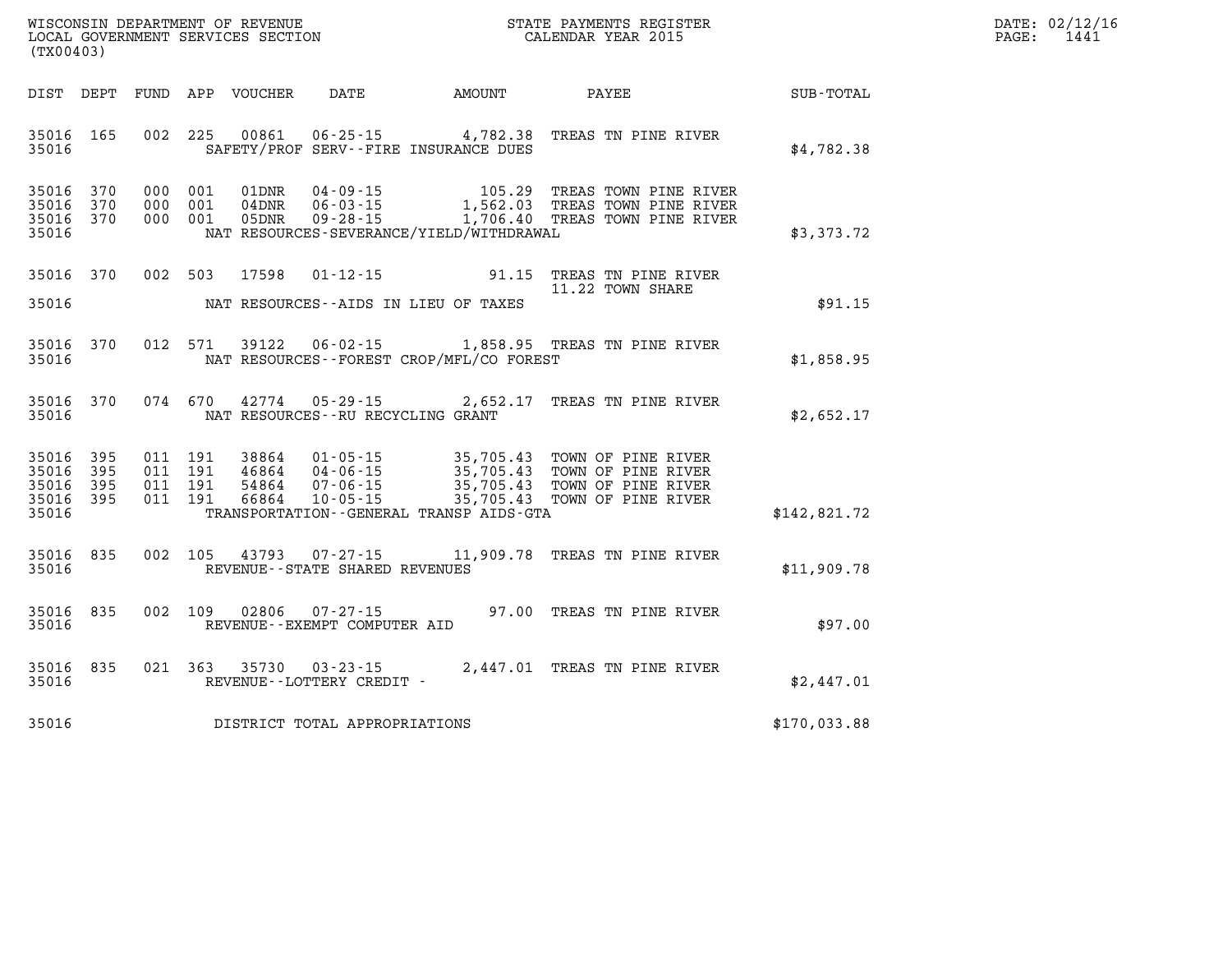|                                                       | (TX00403)              |                                          |  |       |                                |                                              |                                                                                                                                                                                                  | $\mathbb{R}^n$ | DATE: 02/12/16<br>PAGE: 1442 |
|-------------------------------------------------------|------------------------|------------------------------------------|--|-------|--------------------------------|----------------------------------------------|--------------------------------------------------------------------------------------------------------------------------------------------------------------------------------------------------|----------------|------------------------------|
|                                                       |                        |                                          |  |       |                                | DIST DEPT FUND APP VOUCHER DATE AMOUNT       | PAYEE                                                                                                                                                                                            | SUB-TOTAL      |                              |
| 35018                                                 | 35018 165              |                                          |  |       |                                | SAFETY/PROF SERV--FIRE INSURANCE DUES        | 002 225 00862 06-25-15 1,988.82 TREAS TN ROCK FALLS                                                                                                                                              | \$1,988.82     |                              |
| 35018                                                 |                        |                                          |  |       |                                | NAT RESOURCES-SEVERANCE/YIELD/WITHDRAWAL     | 35018 370 000 001 01DNR 04-09-15 3,554.74 TREAS TOWN ROCK FALLS                                                                                                                                  | \$3,554.74     |                              |
| 35018 370                                             | 35018 370<br>35018 370 | 002 503<br>002 503<br>002 503            |  | 17599 |                                |                                              | 17599  01-12-15  2,059.62  TREAS TN ROCK FALLS<br>17599  01-12-15  4,619.88  TREAS TN ROCK FALLS<br>17599  01-12-15  72,022.64  TREAS TN ROCK FALLS                                              |                |                              |
| 35018                                                 |                        |                                          |  |       |                                | NAT RESOURCES--AIDS IN LIEU OF TAXES         | 4999.53 TOWN SHARE                                                                                                                                                                               | \$78,702.14    |                              |
| 35018                                                 |                        |                                          |  |       |                                | NAT RESOURCES--FOREST CROP/MFL/CO FOREST     | 35018 370 012 571 39123 06-02-15 2,242.26 TREAS TN ROCK FALLS                                                                                                                                    | \$2,242.26     |                              |
| 35018                                                 |                        |                                          |  |       |                                | NAT RESOURCES--RU RECYCLING GRANT            | 35018 370 074 670 42775 05-29-15 1,100.18 TREAS TN ROCK FALLS                                                                                                                                    | \$1,100.18     |                              |
| 35018<br>35018 395<br>35018 395<br>35018 395<br>35018 | 395                    | 011 191<br>011 191<br>011 191<br>011 191 |  |       |                                | TRANSPORTATION - - GENERAL TRANSP AIDS - GTA | 38865  01-05-15  20,632.74 TOWN OF ROCK FALLS<br>46865  04-06-15  20,632.74 TOWN OF ROCK FALLS<br>54865  07-06-15  20,632.74 TOWN OF ROCK FALLS<br>66865  10-05-15  20,632.74 TOWN OF ROCK FALLS | \$82,530.96    |                              |
| 35018                                                 | 35018 395              |                                          |  |       |                                | TRANSPORTATION - - LRIP/TRIP/MSIP GRANTS     | 011 278 51471 06-19-15 13,485.20 TREAS TN ROCK FALLS                                                                                                                                             | \$13,485.20    |                              |
| 35018                                                 | 35018 835              |                                          |  |       | REVENUE--STATE SHARED REVENUES |                                              | 002 105 43794 07-27-15 1,627.05 TREAS TN ROCK FALLS                                                                                                                                              | \$1,627.05     |                              |
| 35018                                                 |                        |                                          |  |       | REVENUE--EXEMPT COMPUTER AID   |                                              | 35018 835 002 109 02807 07-27-15 4.00 TREAS TN ROCK FALLS                                                                                                                                        | \$4.00         |                              |
| 35018                                                 |                        |                                          |  |       | DISTRICT TOTAL APPROPRIATIONS  |                                              |                                                                                                                                                                                                  | \$185, 235.35  |                              |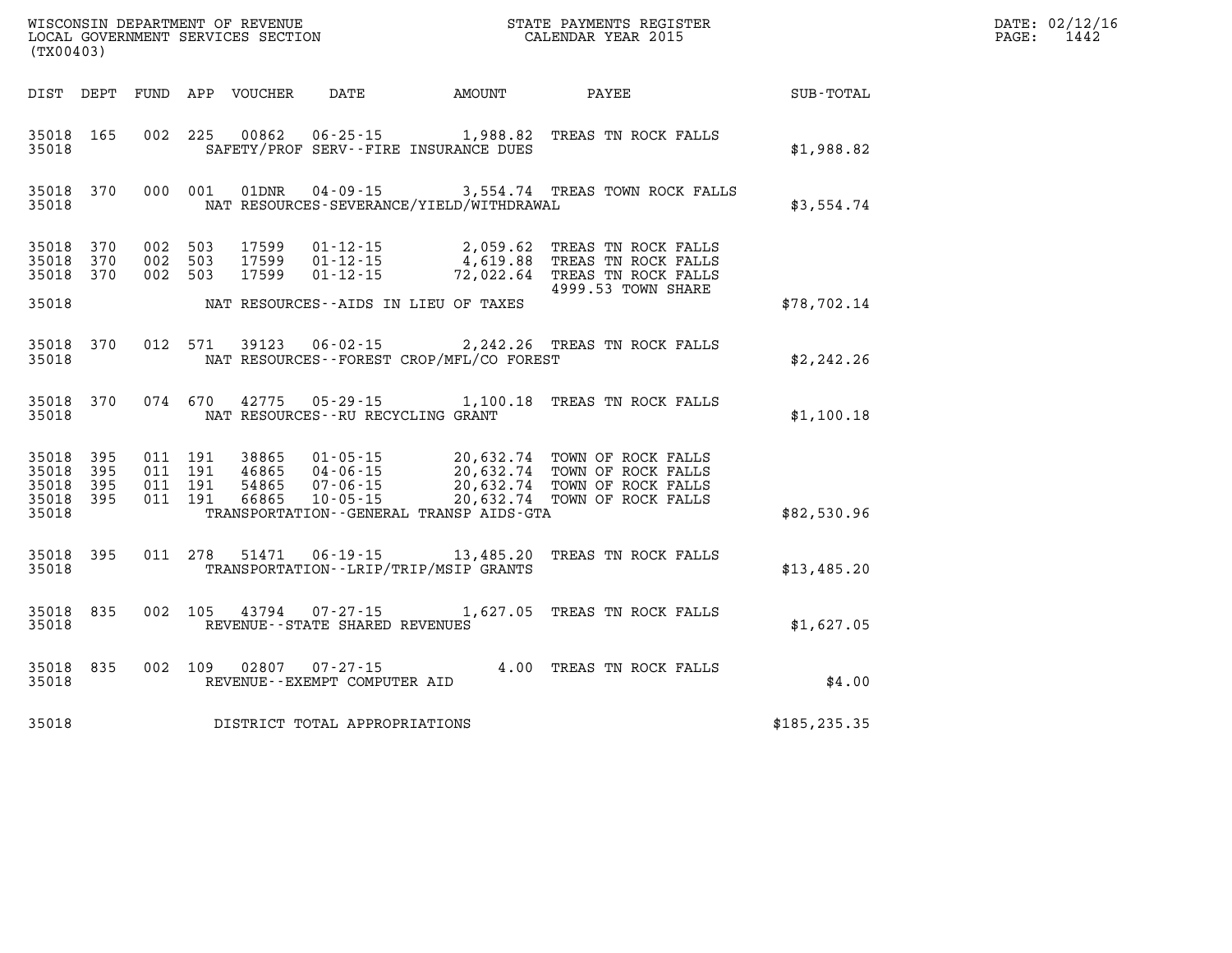|                                 | ${\tt WISCONSIM\ DEPARTMENT\ OF\ REVENUE}\qquad \qquad {\tt STATE\ PAYMENTS\ REGISTER}\nonumber\\ {\tt LOCAL\ GOVERNMENT\ SERVICES\ SECTION}\qquad \qquad {\tt CALENDAR\ YEAR\ 2015}$<br>(TX00403) |                                          |  |  |                                   |                                              |                                                                                                                                                                                          |                  | DATE: 02/12/16<br>$\mathtt{PAGE}$ :<br>1443 |
|---------------------------------|----------------------------------------------------------------------------------------------------------------------------------------------------------------------------------------------------|------------------------------------------|--|--|-----------------------------------|----------------------------------------------|------------------------------------------------------------------------------------------------------------------------------------------------------------------------------------------|------------------|---------------------------------------------|
|                                 |                                                                                                                                                                                                    |                                          |  |  |                                   | DIST DEPT FUND APP VOUCHER DATE AMOUNT       | <b>PAYEE</b>                                                                                                                                                                             | <b>SUB-TOTAL</b> |                                             |
| 35020                           |                                                                                                                                                                                                    |                                          |  |  |                                   | SAFETY/PROF SERV--FIRE INSURANCE DUES        | 35020 165 002 225 00863 06-25-15 1,598.27 TREAS TN RUSSELL                                                                                                                               | \$1,598.27       |                                             |
| 35020                           |                                                                                                                                                                                                    |                                          |  |  |                                   | NAT RESOURCES-SEVERANCE/YIELD/WITHDRAWAL     | 35020 370 000 001 01DNR 04-09-15 882.52 TREAS TOWN RUSSELL                                                                                                                               | \$882.52         |                                             |
|                                 |                                                                                                                                                                                                    |                                          |  |  |                                   |                                              | 35020 370 002 503 17600 01-12-15 12,109.30 TREAS TN RUSSELL<br>1103.73 TOWN SHARE                                                                                                        |                  |                                             |
| 35020                           |                                                                                                                                                                                                    |                                          |  |  |                                   | NAT RESOURCES--AIDS IN LIEU OF TAXES         |                                                                                                                                                                                          | \$12,109.30      |                                             |
| 35020                           | 35020 370<br>35020 370                                                                                                                                                                             | 012 571<br>012 571                       |  |  |                                   | NAT RESOURCES - - FOREST CROP/MFL/CO FOREST  |                                                                                                                                                                                          | \$1,970.93       |                                             |
| 35020                           | 35020 370                                                                                                                                                                                          | 35020 370 012 579<br>012 579             |  |  |                                   | NAT RESOURCES--AIDS IN LIEU OF TAXES         | 20405  04-03-15  106.59  TREAS TN RUSSELL<br>20405  04-03-15  440.77  TREAS TN RUSSELL                                                                                                   | \$547.36         |                                             |
| 35020                           |                                                                                                                                                                                                    |                                          |  |  | NAT RESOURCES--RU RECYCLING GRANT |                                              | 35020 370 074 670 42776 05-29-15 1,286.45 TREAS TN RUSSELL                                                                                                                               | \$1,286.45       |                                             |
| 35020 395<br>35020 395<br>35020 | 35020 395<br>35020 395                                                                                                                                                                             | 011 191<br>011 191<br>011 191<br>011 191 |  |  |                                   | TRANSPORTATION - - GENERAL TRANSP AIDS - GTA | 38866  01-05-15  22,553.98  TOWN OF RUSSELL<br>46866  04-06-15  22,553.98  TOWN OF RUSSELL<br>54866  07-06-15  22,553.98  TOWN OF RUSSELL<br>66866  10-05-15  22,554.00  TOWN OF RUSSELL | \$90, 215.94     |                                             |
| 35020                           | 35020 835                                                                                                                                                                                          |                                          |  |  | REVENUE--STATE SHARED REVENUES    |                                              | 002 105 43795 07-27-15 6,914.03 TREAS TN RUSSELL                                                                                                                                         | \$6,914.03       |                                             |
| 35020                           |                                                                                                                                                                                                    |                                          |  |  | REVENUE--EXEMPT COMPUTER AID      |                                              | 35020 835 002 109 02808 07-27-15 9.00 TREAS TN RUSSELL                                                                                                                                   | \$9.00           |                                             |
| 35020                           |                                                                                                                                                                                                    |                                          |  |  | DISTRICT TOTAL APPROPRIATIONS     |                                              |                                                                                                                                                                                          | \$115,533.80     |                                             |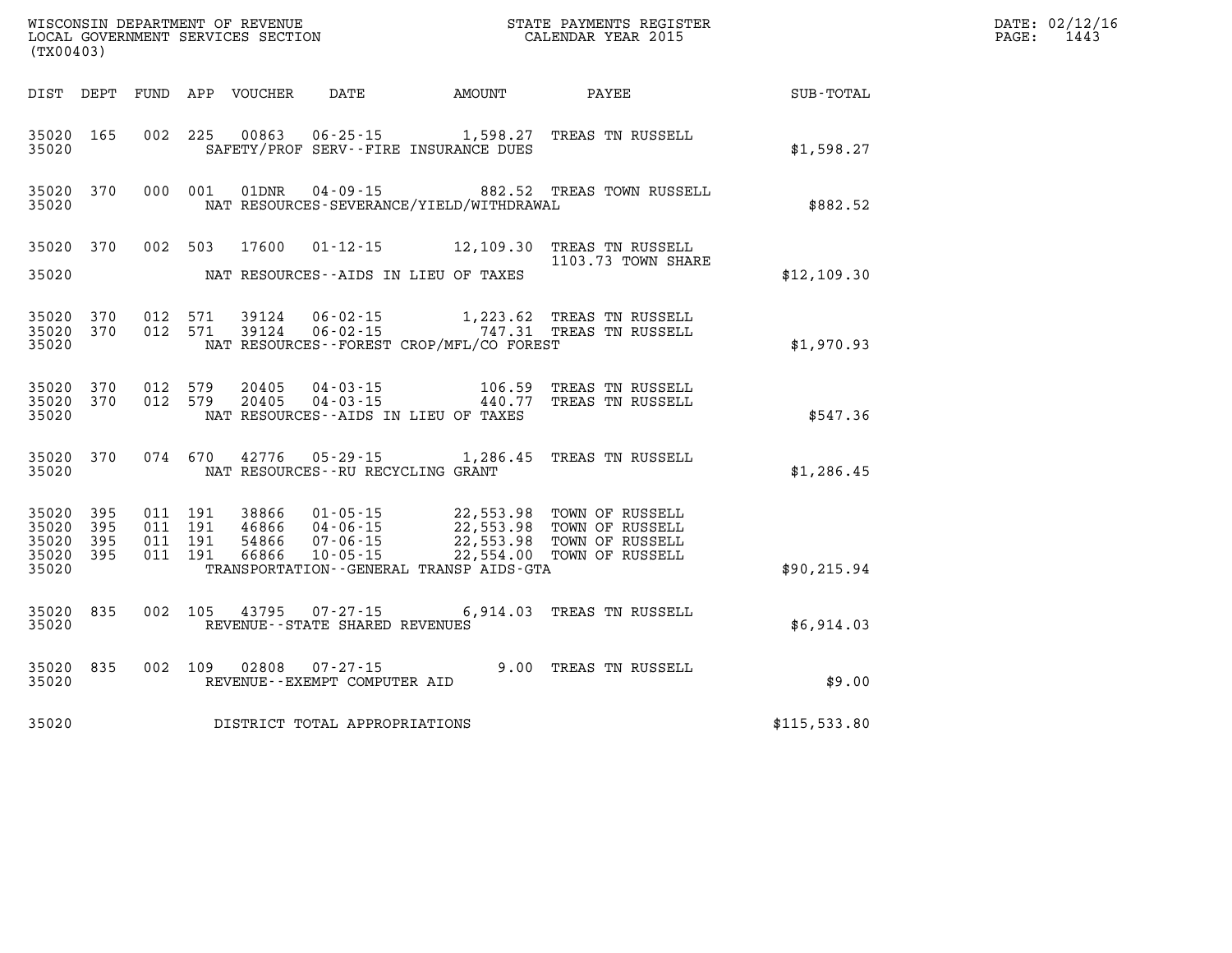| DATE: | 02/12/16 |
|-------|----------|
| PAGE: | 1444     |

| LOCAL GOVERNMENT SERVICES SECTION<br>(TX00403) |                                              |  |                    |       |                                   |                                                                                                                                                                                                                                                                                                                                                                                              | CALENDAR YEAR 2015                                                                      |              | PAGE: | 1444 |
|------------------------------------------------|----------------------------------------------|--|--------------------|-------|-----------------------------------|----------------------------------------------------------------------------------------------------------------------------------------------------------------------------------------------------------------------------------------------------------------------------------------------------------------------------------------------------------------------------------------------|-----------------------------------------------------------------------------------------|--------------|-------|------|
|                                                | DIST DEPT                                    |  |                    |       |                                   |                                                                                                                                                                                                                                                                                                                                                                                              | FUND APP VOUCHER DATE AMOUNT PAYEE                                                      | SUB-TOTAL    |       |      |
| 35022                                          | 35022 165                                    |  |                    |       |                                   | SAFETY/PROF SERV--FIRE INSURANCE DUES                                                                                                                                                                                                                                                                                                                                                        | 002 225 00864 06-25-15 1,917.34 TREAS TN SCHLEY                                         | \$1,917.34   |       |      |
| 35022                                          | 35022 370<br>35022 370                       |  | 000 001<br>000 001 |       |                                   | NAT RESOURCES-SEVERANCE/YIELD/WITHDRAWAL                                                                                                                                                                                                                                                                                                                                                     |                                                                                         | \$881.66     |       |      |
|                                                | 35022 370                                    |  | 002 503            |       |                                   |                                                                                                                                                                                                                                                                                                                                                                                              | 17601  01-12-15  31.19  TREAS TN SCHLEY<br>1.56 TOWN SHARE                              |              |       |      |
| 35022                                          |                                              |  |                    |       |                                   | NAT RESOURCES--AIDS IN LIEU OF TAXES                                                                                                                                                                                                                                                                                                                                                         |                                                                                         | \$31.19      |       |      |
| 35022                                          | 35022 370<br>35022 370                       |  | 012 571<br>012 571 |       |                                   | NAT RESOURCES - - FOREST CROP/MFL/CO FOREST                                                                                                                                                                                                                                                                                                                                                  | 39125  06-02-15   1,342.65  TREAS TN SCHLEY<br>39125  06-02-15   84.00  TREAS TN SCHLEY | \$1,426.65   |       |      |
| 35022                                          | 35022 370                                    |  | 012 579            | 20406 |                                   | NAT RESOURCES--AIDS IN LIEU OF TAXES                                                                                                                                                                                                                                                                                                                                                         | 04-03-15 38.41 TREAS TN SCHLEY                                                          | \$38.41      |       |      |
| 35022                                          | 35022 370                                    |  | 074 670            |       |                                   | NAT RESOURCES--RU RECYCLING GRANT                                                                                                                                                                                                                                                                                                                                                            | 42777 05-29-15 2,318.47 TREAS TN SCHLEY                                                 | \$2,318.47   |       |      |
| 35022<br>35022                                 | 35022 395<br>35022 395<br>- 395<br>35022 395 |  |                    |       |                                   | $\begin{array}{cccc} 011 & 191 & 38867 & 01\cdot 05\cdot 15 & 29,600.38 & \text{TOWN OF SCHLEY} \\ 011 & 191 & 46867 & 04\cdot 06\cdot 15 & 29,600.38 & \text{TOWN OF SCHLEY} \\ 011 & 191 & 54867 & 07\cdot 06\cdot 15 & 29,600.38 & \text{TOWN OF SCHLEY} \\ 011 & 191 & 66867 & 10\cdot 05\cdot 15 & 29,600.40 & \text{TOWN OF SCHLEY} \$<br>TRANSPORTATION - - GENERAL TRANSP AIDS - GTA |                                                                                         | \$118,401.54 |       |      |
| 35022                                          | 35022 835                                    |  | 002 105            |       | REVENUE - - STATE SHARED REVENUES |                                                                                                                                                                                                                                                                                                                                                                                              | 43796 07-27-15 3,946.97 TREAS TN SCHLEY                                                 | \$3,946.97   |       |      |
| 35022                                          | 35022 835                                    |  | 002 109            | 02809 | REVENUE--EXEMPT COMPUTER AID      |                                                                                                                                                                                                                                                                                                                                                                                              | 07-27-15 10.00 TREAS TN SCHLEY                                                          | \$10.00      |       |      |
| 35022                                          |                                              |  |                    |       | DISTRICT TOTAL APPROPRIATIONS     |                                                                                                                                                                                                                                                                                                                                                                                              |                                                                                         | \$128,972.23 |       |      |
|                                                |                                              |  |                    |       |                                   |                                                                                                                                                                                                                                                                                                                                                                                              |                                                                                         |              |       |      |

WISCONSIN DEPARTMENT OF REVENUE **STATE PAYMENTS REGISTER**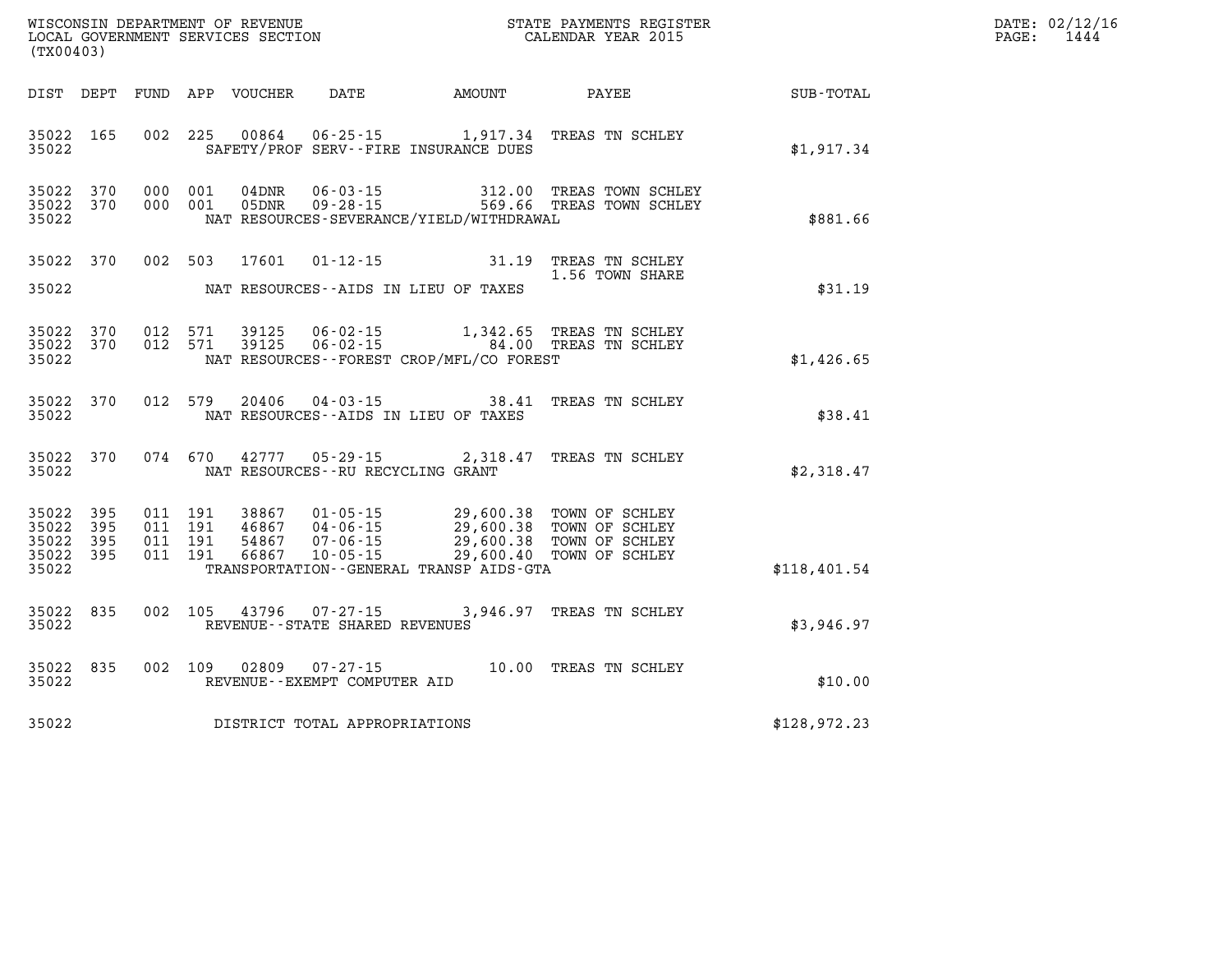| (TX00403)                                       |                                                 | WISCONSIN DEPARTMENT OF REVENUE<br>LOCAL GOVERNMENT SERVICES SECTION |                                                                                                                                                                               |        | STATE PAYMENTS REGISTER<br>CALENDAR YEAR 2015    |              | DATE: 02/12/16<br>$\mathtt{PAGE:}$<br>1445 |
|-------------------------------------------------|-------------------------------------------------|----------------------------------------------------------------------|-------------------------------------------------------------------------------------------------------------------------------------------------------------------------------|--------|--------------------------------------------------|--------------|--------------------------------------------|
|                                                 |                                                 | DIST DEPT FUND APP VOUCHER                                           | DATE                                                                                                                                                                          | AMOUNT | PAYEE                                            | SUB-TOTAL    |                                            |
| 35024 165<br>35024                              |                                                 |                                                                      | SAFETY/PROF SERV--FIRE INSURANCE DUES                                                                                                                                         |        | 002 225 00865 06-25-15 3,433.34 TREAS TN SCOTT   | \$3,433.34   |                                            |
| 35024 370<br>35024                              |                                                 |                                                                      | NAT RESOURCES-SEVERANCE/YIELD/WITHDRAWAL                                                                                                                                      |        | 000 001 01DNR 04-09-15 2,601.95 TREAS TOWN SCOTT | \$2,601.95   |                                            |
| 35024 370<br>35024                              |                                                 |                                                                      | NAT RESOURCES - - FOREST CROP/MFL/CO FOREST                                                                                                                                   |        | 012 571 39126 06-02-15 266.08 TREAS TN SCOTT     | \$266.08     |                                            |
| 35024 370<br>35024                              |                                                 |                                                                      | NAT RESOURCES--RU RECYCLING GRANT                                                                                                                                             |        | 074 670 42778 05-29-15 2,194.82 TREAS TN SCOTT   | \$2,194.82   |                                            |
| 35024 395<br>35024<br>35024<br>395<br>35024 395 | 011 191<br>395<br>011 191<br>011 191<br>011 191 |                                                                      | 38868  01-05-15  30,688.96  TOWN OF SCOTT<br>46868 04-06-15 30,688.96 TOWN OF SCOTT<br>54868  07-06-15  30,688.96  TOWN OF SCOTT<br>66868  10-05-15  30,688.99  TOWN OF SCOTT |        |                                                  |              |                                            |
| 35024                                           |                                                 |                                                                      | TRANSPORTATION--GENERAL TRANSP AIDS-GTA                                                                                                                                       |        |                                                  | \$122,755.87 |                                            |
| 35024 835<br>35024                              |                                                 |                                                                      | 002 105 43797 07-27-15<br>REVENUE - - STATE SHARED REVENUES                                                                                                                   |        | 6,628.12 TREAS TN SCOTT                          | \$6,628.12   |                                            |
| 35024 835<br>35024                              |                                                 |                                                                      | REVENUE--EXEMPT COMPUTER AID                                                                                                                                                  |        | 002 109 02810 07-27-15 741.00 TREAS TN SCOTT     | \$741.00     |                                            |
| 35024                                           |                                                 |                                                                      | DISTRICT TOTAL APPROPRIATIONS                                                                                                                                                 |        |                                                  | \$138,621.18 |                                            |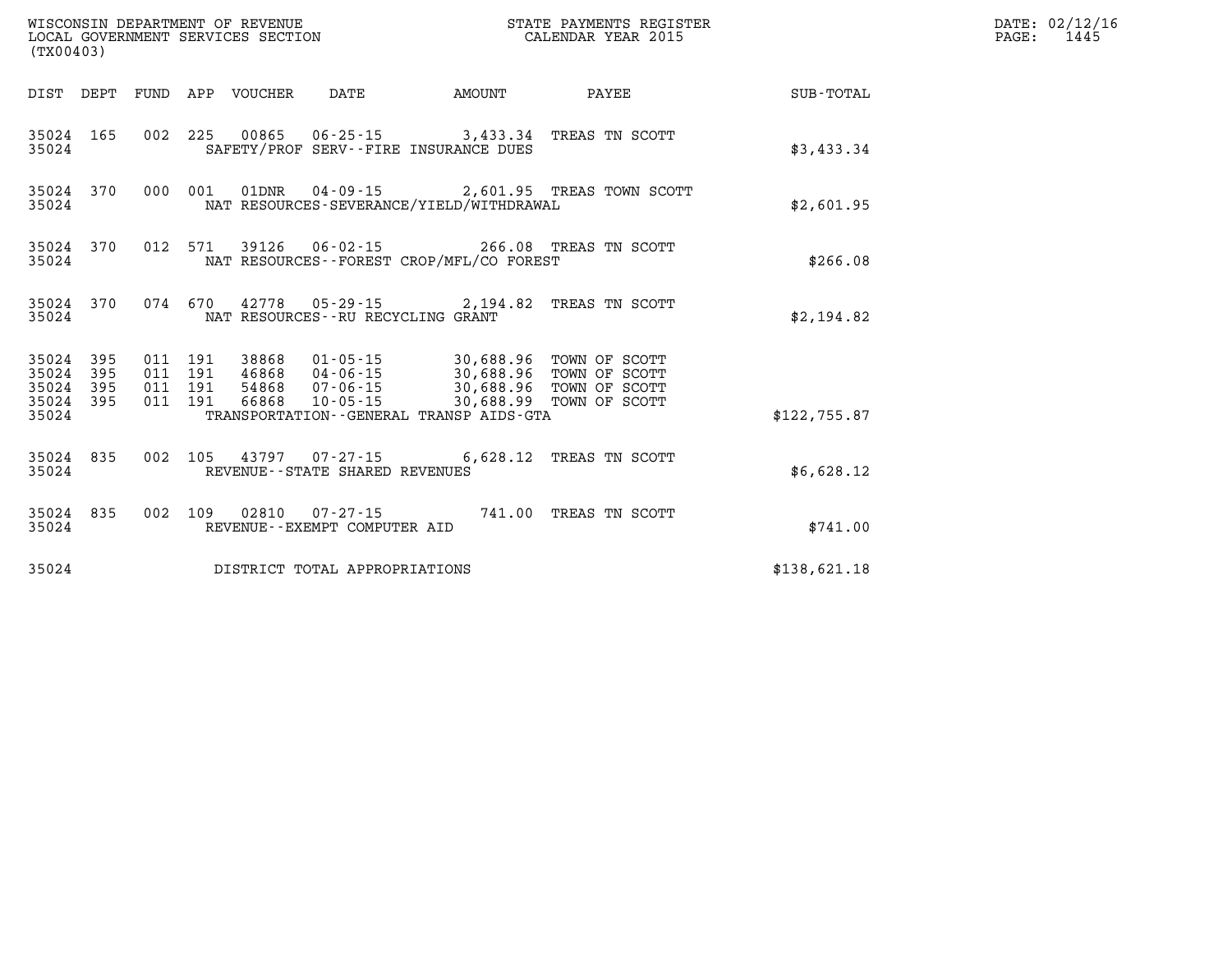| WISCONSIN DEPARTMENT OF REVENUE   | STATE PAYMENTS REGISTER | 02/12/16<br>DATE: |
|-----------------------------------|-------------------------|-------------------|
| LOCAL GOVERNMENT SERVICES SECTION | CALENDAR YEAR 2015      | 1446<br>PAGE:     |

| (TX00403)                                                             |                          |                                                                                                                                                                                                                                                                                                                     |             |
|-----------------------------------------------------------------------|--------------------------|---------------------------------------------------------------------------------------------------------------------------------------------------------------------------------------------------------------------------------------------------------------------------------------------------------------------|-------------|
| DIST<br>DEPT                                                          | FUND                     | APP VOUCHER<br>DATE<br>AMOUNT<br>PAYEE                                                                                                                                                                                                                                                                              | SUB-TOTAL   |
| 165<br>35026<br>35026                                                 | 002                      | 225<br>00866<br>$06 - 25 - 15$<br>1,378.48<br>TREAS TN SKANAWAN<br>SAFETY/PROF SERV--FIRE INSURANCE DUES                                                                                                                                                                                                            | \$1,378.48  |
| 35026<br>370<br>370<br>35026<br>35026<br>370<br>35026                 | 000<br>000<br>000        | $04 - 09 - 15$<br>001<br>01DNR<br>2,749.50 TREAS TOWN SKANAWAN<br>001<br>$04$ DNR<br>$06 - 03 - 15$<br>3,645.02<br>TREAS TOWN SKANAWAN<br>001<br>05DNR<br>$09 - 28 - 15$<br>3,277.32 TREAS TOWN SKANAWAN<br>NAT RESOURCES-SEVERANCE/YIELD/WITHDRAWAL                                                                | \$9,671.84  |
| 35026<br>370<br>35026<br>370<br>35026                                 | 012<br>012               | 571<br>39127<br>06-02-15<br>1,422.85 TREAS TN SKANAWAN<br>$06 - 02 - 15$<br>571<br>39127<br>1,065.18 TREAS TN SKANAWAN<br>NAT RESOURCES - - FOREST CROP/MFL/CO FOREST                                                                                                                                               | \$2,488.03  |
| 35026<br>370<br>35026                                                 | 074                      | 670<br>42779<br>$05 - 29 - 15$<br>724.47<br>TREAS TN SKANAWAN<br>NAT RESOURCES - - RU RECYCLING GRANT                                                                                                                                                                                                               | \$724.47    |
| 395<br>35026<br>35026<br>395<br>35026<br>395<br>35026<br>395<br>35026 | 011<br>011<br>011<br>011 | 13,085.38<br>191<br>38869<br>$01 - 05 - 15$<br>TOWN OF SKANAWAN<br>191<br>46869<br>$04 - 06 - 15$<br>13,085.38<br>TOWN OF SKANAWAN<br>$07 - 06 - 15$<br>191<br>54869<br>13,085.38<br>TOWN OF SKANAWAN<br>191<br>66869<br>$10 - 05 - 15$<br>13,085.40<br>TOWN OF SKANAWAN<br>TRANSPORTATION--GENERAL TRANSP AIDS-GTA | \$52,341.54 |
| 35026<br>835<br>35026                                                 | 002                      | 105<br>43798<br>$07 - 27 - 15$<br>832.29<br>TREAS TN SKANAWAN<br>REVENUE - - STATE SHARED REVENUES                                                                                                                                                                                                                  | \$832.29    |
| 835<br>35026<br>35026                                                 | 002                      | 02811<br>109<br>$07 - 27 - 15$<br>5.00<br>TREAS TN SKANAWAN<br>REVENUE - - EXEMPT COMPUTER AID                                                                                                                                                                                                                      | \$5.00      |
| 35026                                                                 |                          | DISTRICT TOTAL APPROPRIATIONS                                                                                                                                                                                                                                                                                       | \$67,441.65 |

WISCONSIN DEPARTMENT OF REVENUE **STATE PAYMENTS REGISTER** LOCAL GOVERNMENT SERVICES SECTION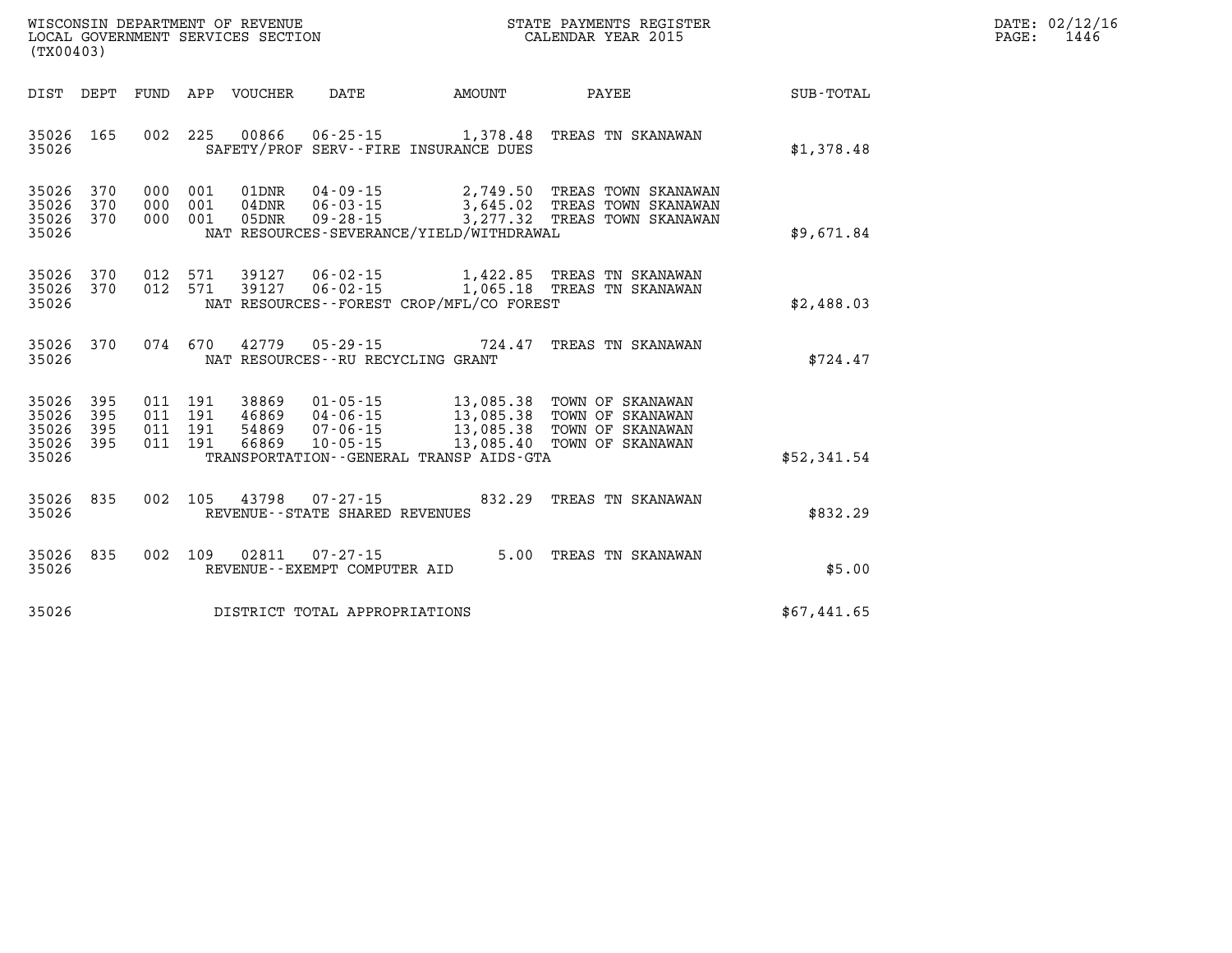| DATE: | 02/12/16 |
|-------|----------|
| PAGE: | 1447     |

|                                      | LOCAL GOVERNMENT SERVICES SECTION<br>(TX00403) |     |                                      |                  |                                |                                                                                                                                             | CALENDAR YEAR 2015     |                  | PAGE: | 1447 |
|--------------------------------------|------------------------------------------------|-----|--------------------------------------|------------------|--------------------------------|---------------------------------------------------------------------------------------------------------------------------------------------|------------------------|------------------|-------|------|
| DIST DEPT                            |                                                |     |                                      | FUND APP VOUCHER | DATE                           | AMOUNT                                                                                                                                      | PAYEE                  | <b>SUB-TOTAL</b> |       |      |
| 35028 165<br>35028                   |                                                |     | 002 225                              | 00867            |                                | 06-25-15 427.45 TREAS TN SOMO<br>SAFETY/PROF SERV--FIRE INSURANCE DUES                                                                      |                        | \$427.45         |       |      |
| 35028<br>35028<br>35028              | 370<br>370                                     | 012 |                                      | 012 571 39128    | 571 39128 06-02-15             | 06-02-15 465.65 TREAS TN SOMO<br>NAT RESOURCES - - FOREST CROP/MFL/CO FOREST                                                                | 3,989.93 TREAS TN SOMO | \$4,455.58       |       |      |
| 35028<br>35028<br>35028<br>35028 395 | 395<br>395<br>395                              | 011 | 191<br>011 191<br>011 191<br>011 191 | 38870<br>46870   | $01 - 05 - 15$                 | 11,488.93 TOWN OF SOMO<br>04-06-15 11,488.93 TOWN OF SOMO<br>54870 07-06-15 11,488.93 TOWN OF SOMO<br>66870 10-05-15 11,488.95 TOWN OF SOMO |                        |                  |       |      |
| 35028                                |                                                |     |                                      |                  |                                | TRANSPORTATION--GENERAL TRANSP AIDS-GTA                                                                                                     |                        | \$45,955.74      |       |      |
| 35028 395<br>35028                   |                                                |     | 011 278                              | 66653            |                                | 11-18-15 13, 717.77 TREAS TN SOMO<br>TRANSPORTATION - - LRIP/TRIP/MSIP GRANTS                                                               |                        | \$13,717.77      |       |      |
| 35028 835<br>35028                   |                                                |     |                                      |                  | REVENUE--STATE SHARED REVENUES | 002 105 43799 07-27-15 2,112.17 TREAS TN SOMO                                                                                               |                        | \$2, 112.17      |       |      |
| 35028                                |                                                |     |                                      |                  | DISTRICT TOTAL APPROPRIATIONS  |                                                                                                                                             |                        | \$66,668.71      |       |      |

WISCONSIN DEPARTMENT OF REVENUE **STATE PAYMENTS REGISTER**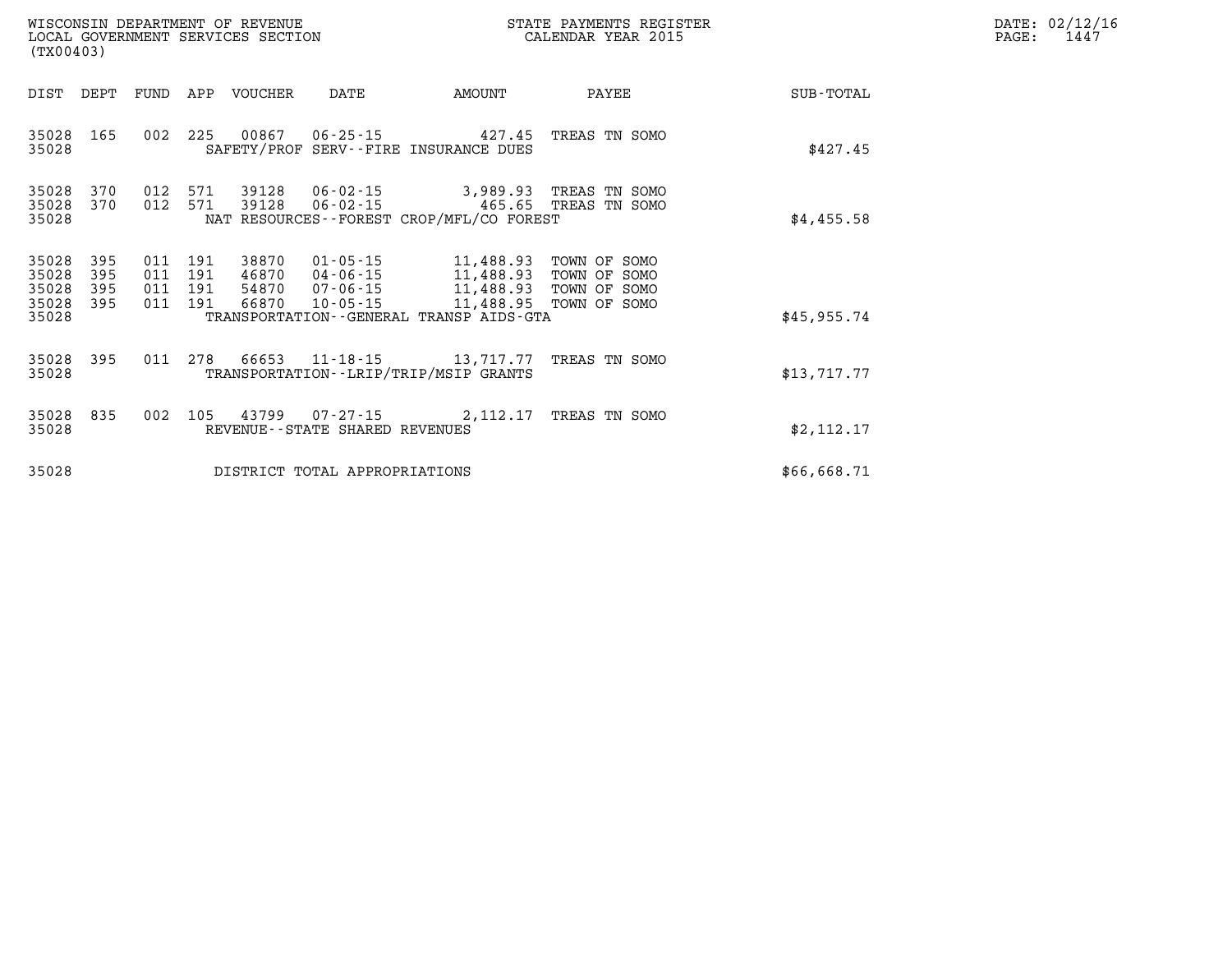| $\texttt{DATE}$ : | 02/12/16 |
|-------------------|----------|
| PAGE:             | 1448     |

| WISCONSIN DEPARTMENT OF REVENUE<br>LOCAL GOVERNMENT SERVICES SECTION<br>(TX00403) |                   |                   |                   |                         |                                                        |                                                                     | STATE PAYMENTS REGISTER<br>CALENDAR YEAR 2015            |              |  |  |  |
|-----------------------------------------------------------------------------------|-------------------|-------------------|-------------------|-------------------------|--------------------------------------------------------|---------------------------------------------------------------------|----------------------------------------------------------|--------------|--|--|--|
| DIST                                                                              | DEPT              | FUND              | APP               | VOUCHER                 | DATE                                                   | <b>EXAMPLE THE PROPERTY OF AMOUNT</b>                               | PAYEE                                                    | SUB-TOTAL    |  |  |  |
| 35030<br>35030                                                                    | 165               | 002               | 225               | 00868                   | $06 - 25 - 15$                                         | 1,530.43<br>SAFETY/PROF SERV--FIRE INSURANCE DUES                   | TREAS TN TOMAHAWK                                        | \$1,530.43   |  |  |  |
| 35030<br>35030<br>35030                                                           | 370<br>370        | 000<br>000        | 001<br>001        | 04DNR<br>05DNR          | $06 - 03 - 15$<br>$09 - 28 - 15$                       | 755.29<br>2,014.92<br>NAT RESOURCES-SEVERANCE/YIELD/WITHDRAWAL      | TREAS TOWN TOMAHAWK<br>TREAS TOWN TOMAHAWK               | \$2,770.21   |  |  |  |
| 35030                                                                             | 370               | 002               | 503               | 17602                   | $01 - 12 - 15$                                         | 12,637.80                                                           | TREAS TN TOMAHAWK<br>1070.30 TOWN SHARE                  |              |  |  |  |
| 35030                                                                             |                   |                   |                   |                         |                                                        | NAT RESOURCES--AIDS IN LIEU OF TAXES                                |                                                          | \$12,637.80  |  |  |  |
| 35030<br>35030<br>35030                                                           | 370<br>370        | 012<br>012        | 571<br>571        | 39129<br>39129          | $06 - 02 - 15$<br>$06 - 02 - 15$                       | 1,574.47<br>6,085.91<br>NAT RESOURCES - - FOREST CROP/MFL/CO FOREST | TREAS TN TOMAHAWK<br>TREAS TN TOMAHAWK                   | \$7,660.38   |  |  |  |
| 35030<br>35030                                                                    | 370               | 074               | 670               | 42780                   | $05 - 29 - 15$<br>NAT RESOURCES - - RU RECYCLING GRANT | 2,157.90                                                            | TREAS TN TOMAHAWK                                        | \$2,157.90   |  |  |  |
| 35030<br>35030<br>35030                                                           | 395<br>395<br>395 | 011<br>011<br>011 | 191<br>191<br>191 | 38871<br>46871<br>54871 | $01 - 05 - 15$<br>$04 - 06 - 15$<br>07-06-15           | 19,504.21<br>19,504.21<br>19,504.21                                 | TOWN OF TOMAHAWK<br>TOWN OF TOMAHAWK<br>TOWN OF TOMAHAWK |              |  |  |  |
| 35030<br>35030                                                                    | 395               | 011               | 191               | 66871                   | $10 - 05 - 15$                                         | 19,504.23<br>TRANSPORTATION--GENERAL TRANSP AIDS-GTA                | TOWN OF TOMAHAWK                                         | \$78,016.86  |  |  |  |
| 35030<br>35030                                                                    | 835               | 002               | 105               | 43800                   | $07 - 27 - 15$<br>REVENUE - - STATE SHARED REVENUES    | 1,158.99                                                            | TREAS TN TOMAHAWK                                        | \$1,158.99   |  |  |  |
| 35030<br>35030                                                                    | 835               | 002               | 109               | 02812                   | $07 - 27 - 15$<br>REVENUE--EXEMPT COMPUTER AID         |                                                                     | 6.00 TREAS TN TOMAHAWK                                   | \$6.00       |  |  |  |
| 35030                                                                             |                   |                   |                   |                         | DISTRICT TOTAL APPROPRIATIONS                          |                                                                     |                                                          | \$105,938.57 |  |  |  |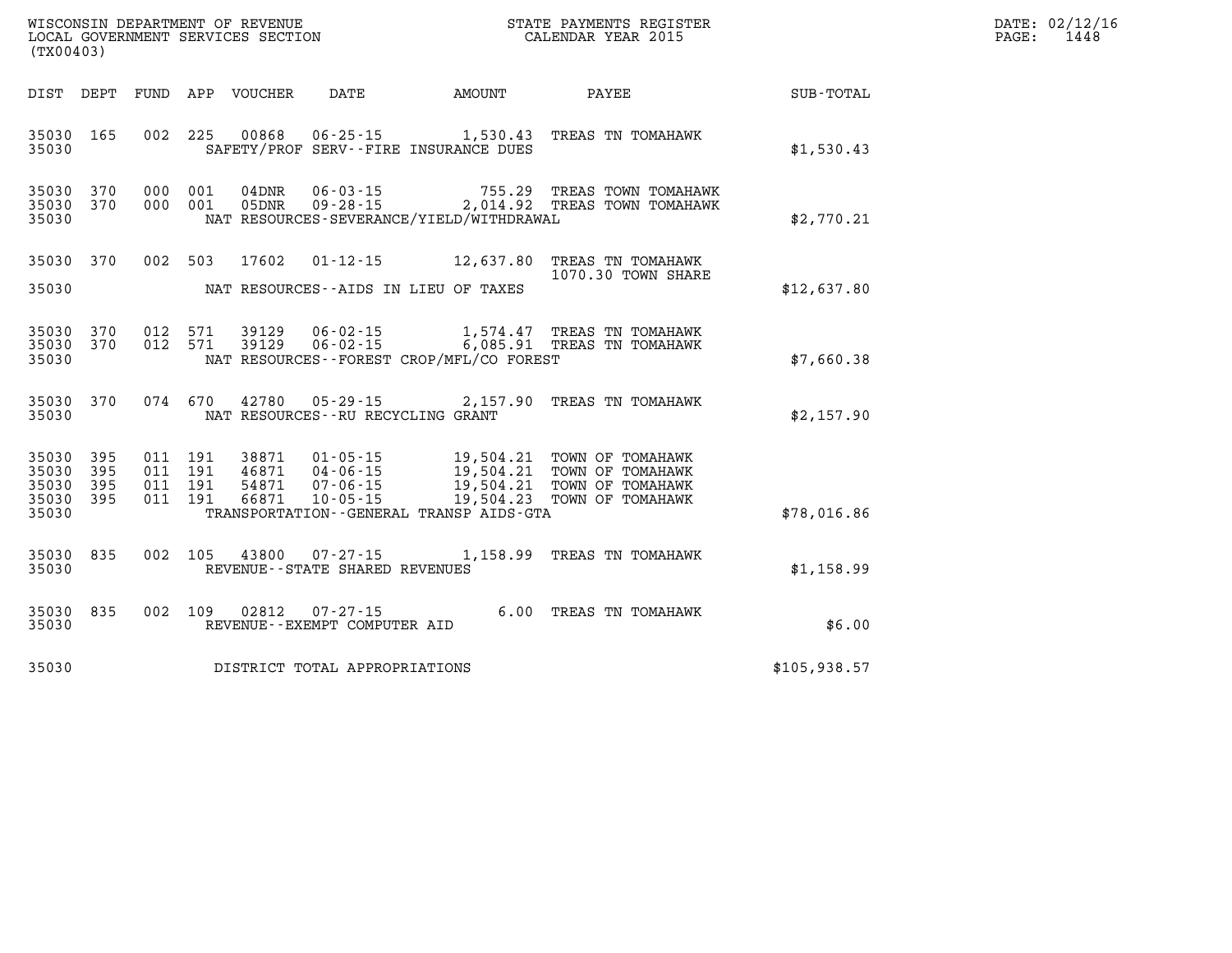| WISCONSIN DEPARTMENT OF REVENUE<br>LOCAL GOVERNMENT SERVICES SECTION<br>(TYO0403)<br>(TX00403) |                    |  |  |  |                                     |                                                |                                                                                                                                                                                                          |                                                             | DATE: 02/12/16<br>PAGE: 1449 |
|------------------------------------------------------------------------------------------------|--------------------|--|--|--|-------------------------------------|------------------------------------------------|----------------------------------------------------------------------------------------------------------------------------------------------------------------------------------------------------------|-------------------------------------------------------------|------------------------------|
|                                                                                                |                    |  |  |  |                                     |                                                |                                                                                                                                                                                                          | DIST DEPT FUND APP VOUCHER DATE AMOUNT PAYEE PATE SUB-TOTAL |                              |
| 35032                                                                                          |                    |  |  |  |                                     | SAFETY/PROF SERV--FIRE INSURANCE DUES          | 35032 165 002 225 00869 06-25-15 1,704.25 TREAS TN WILSON                                                                                                                                                | \$1,704.25                                                  |                              |
| 35032 370<br>35032 370<br>35032                                                                |                    |  |  |  |                                     | NAT RESOURCES - SEVERANCE/YIELD/WITHDRAWAL     | 000 001 01DNR 04-09-15 134.19 TREAS TOWN WILSON<br>000 001 05DNR 09-28-15 61.08 TREAS TOWN WILSON                                                                                                        | \$195.27                                                    |                              |
| 35032 370<br>35032 370<br>35032                                                                |                    |  |  |  |                                     | NAT RESOURCES - FOREST CROP/MFL/CO FOREST      | 012 571 39130 06-02-15 3,325.13 TREAS TN WILSON<br>012 571 39130 06-02-15 778.02 TREAS TN WILSON                                                                                                         | \$4, 103.15                                                 |                              |
| 35032                                                                                          |                    |  |  |  | NAT RESOURCES -- RU RECYCLING GRANT |                                                | 35032 370 074 670 42781 05-29-15 3,198.47 TREAS TN WILSON                                                                                                                                                | \$3,198.47                                                  |                              |
| 35032 395<br>35032<br>35032 395<br>35032 395<br>35032                                          | 395                |  |  |  |                                     | TRANSPORTATION - - GENERAL TRANSP AIDS - GTA   | 011 191 38872 01-05-15 14,757.20 TOWN OF WILSON<br>011 191 46872 04-06-15 14,757.20 TOWN OF WILSON<br>011 191 54872 07-06-15 14,757.20 TOWN OF WILSON<br>011 191 66872 10-05-15 14,757.22 TOWN OF WILSON | \$59,028.82                                                 |                              |
|                                                                                                |                    |  |  |  |                                     | 35032 TRANSPORTATION - - LRIP/TRIP/MSIP GRANTS | 35032 395 011 278 64877 11-02-15 13,717.77 TREAS TN WILSON                                                                                                                                               | \$13,717.77                                                 |                              |
|                                                                                                | 35032 835<br>35032 |  |  |  | REVENUE--STATE SHARED REVENUES      |                                                | 002 105 43801 07-27-15 614.72 TREAS TN WILSON                                                                                                                                                            | \$614.72                                                    |                              |
| 35032                                                                                          |                    |  |  |  | REVENUE--EXEMPT COMPUTER AID        |                                                | 35032 835 002 109 02813 07-27-15 1.00 TREAS TN WILSON<br>35032 REVENUE--EXEMPT COMPUTER AID                                                                                                              | \$1.00                                                      |                              |
|                                                                                                |                    |  |  |  | 35032 DISTRICT TOTAL APPROPRIATIONS |                                                |                                                                                                                                                                                                          | \$82,563.45                                                 |                              |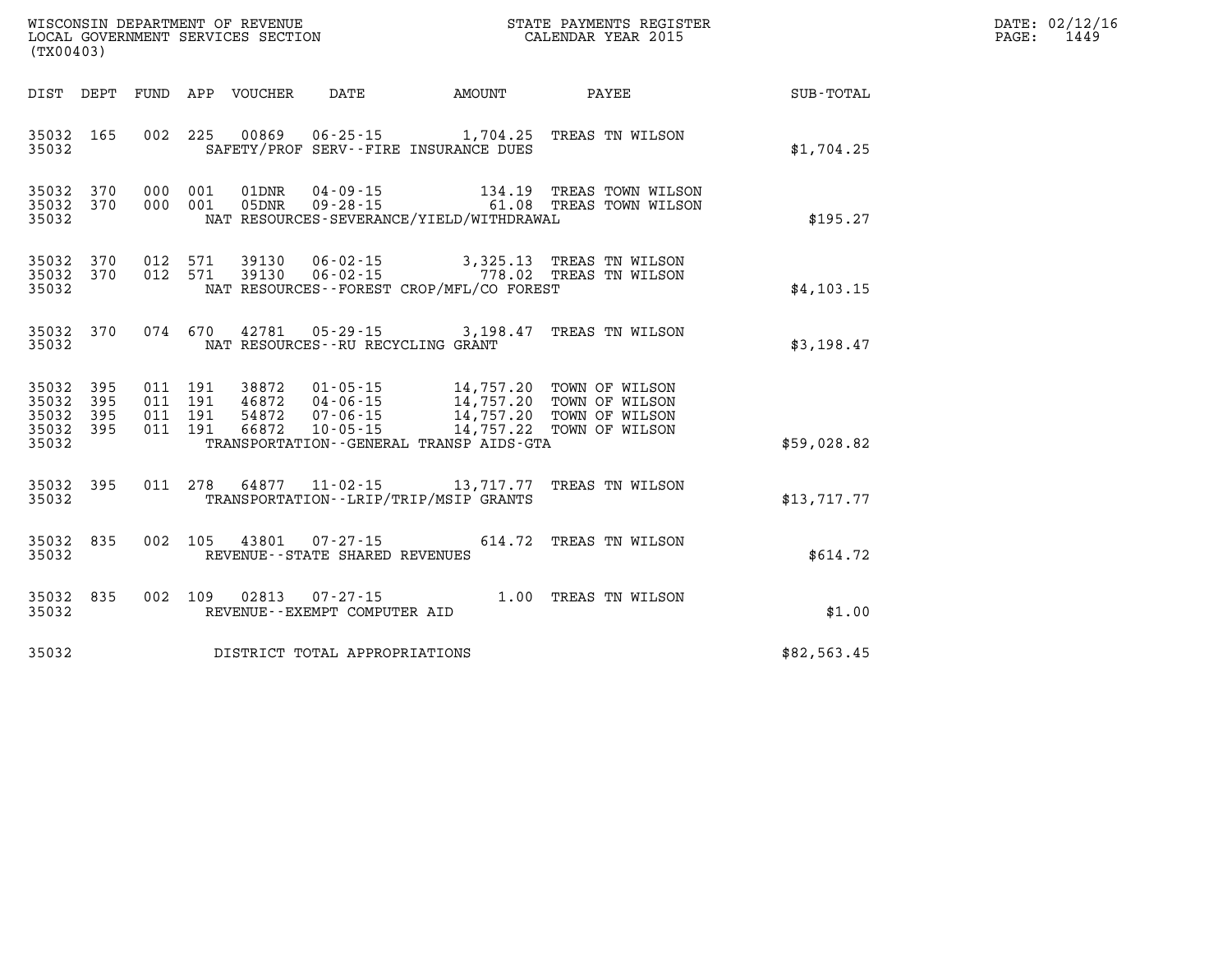| (TX00403) |                                                           |           |  |                                          |                            |                                              | STATE PAYMENTS REGISTER                     |                                                                                                                                                                              | DATE: 02/12/16<br>PAGE: 1450 |  |
|-----------|-----------------------------------------------------------|-----------|--|------------------------------------------|----------------------------|----------------------------------------------|---------------------------------------------|------------------------------------------------------------------------------------------------------------------------------------------------------------------------------|------------------------------|--|
|           |                                                           |           |  |                                          | DIST DEPT FUND APP VOUCHER |                                              |                                             | DATE AMOUNT PAYEE                                                                                                                                                            | SUB-TOTAL                    |  |
|           | 35251 165<br>35251                                        |           |  |                                          |                            |                                              | SAFETY/PROF SERV--FIRE INSURANCE DUES       | 002 225 00870 06-25-15 14,570.70 TREAS CITY MERRILL                                                                                                                          | \$14,570.70                  |  |
|           | 35251                                                     |           |  |                                          |                            |                                              | NAT RESOURCES--AIDS IN LIEU OF TAXES        | 35251 370 002 503 17603 01-12-15 10,613.65 TREAS CITY MERRILL<br>4980.23 CITY SHARE                                                                                          | \$10,613.65                  |  |
|           | 35251                                                     | 35251 370 |  |                                          |                            |                                              | NAT RESOURCES--AIDS IN LIEU OF TAXES        | 012 579 20407 04-03-15 185.54 TREAS CITY MERRILL                                                                                                                             | \$185.54                     |  |
|           | 35251                                                     | 35251 370 |  |                                          |                            | NAT RESOURCES -- RU RECYCLING GRANT          |                                             | 074 670 42782 05-29-15 32,646.43 TREAS CITY MERRILL                                                                                                                          | \$32,646.43                  |  |
|           | 35251 395<br>35251 395<br>35251 395<br>35251 395<br>35251 |           |  | 011 162<br>011 162<br>011 162<br>011 162 | 48046                      |                                              | TRANSPORTATION--CONNECTING HIGHWAY AIDS     | 40046 01-05-15 23,719.64 CITY OF MERRILL<br>48046 04-06-15 23,719.64 CITY OF MERRILL<br>56046 07-06-15 23,719.64 CITY OF MERRILL<br>68046 10-05-15 23,719.64 CITY OF MERRILL | \$94,878.56                  |  |
|           | 35251 395<br>35251 395                                    | 35251 395 |  |                                          |                            | 35251 TRANSPORTATION - TRANSIT AID           |                                             | 011 177 58035 06-25-15 23,374.00 CITY OF MERRILL<br>011 177 60035 07-06-15 23,374.00 CITY OF MERRILL<br>011 177 62035 09-30-15 23,374.00 CITY OF MERRILL                     | \$70, 122.00                 |  |
|           | 35251 395<br>35251 395<br>35251 395<br>35251              |           |  | 011 182<br>011 182<br>011 182            |                            |                                              | TRANSPORTATION - - TRANSIT AIDS - FEDERAL   | 40082  02-20-15  53,042.00 TREAS CITY MERRILL<br>67483  12-02-15  107,236.00 TREAS CITY MERRILL<br>68548  12-14-15  61,250.00 TREAS CITY MERRILL                             | \$221,528.00                 |  |
|           | 35251 395<br>35251 395<br>35251                           |           |  |                                          |                            |                                              | TRANSPORTATION - - HIGHWAY SAFETY - FEDERAL | 011 185 48574 05-26-15 4,000.00 TREAS CITY MERRILL<br>011 185 66264 11-17-15 7,000.00 TREAS CITY MERRILL                                                                     | \$11,000.00                  |  |
|           | 35251 395<br>35251 395<br>35251 395<br>35251              |           |  | 011 191<br>011 191<br>011 191            | 46873<br>54873<br>66873    | 04-06-15<br>$07 - 06 - 15$<br>$10 - 05 - 15$ | TRANSPORTATION--GENERAL TRANSP AIDS-GTA     | 35251 395 011 191 38873 01-05-15 121,509.70 CITY OF MERRILL<br>121,509.70 CITY OF MERRILL<br>121,509.70 CITY OF MERRILL<br>121,509.72 CITY OF MERRILL                        | \$486,038.82                 |  |
|           | 35251 435<br>35251 435<br>35251                           |           |  | 005 162<br>005 162                       | 01DHS<br>01DHS             | $09 - 11 - 15$<br>$09 - 11 - 15$             | HS--AMBULANCE FUNDING ASSISTANCE GRANTS     | 7,086.71 LINCOLN COUNTY EMS - MERRIL<br>5,277.54 LINCOLN COUNTY EMS - TOMAHAWK                                                                                               | \$12,364.25                  |  |
|           | 35251 455                                                 |           |  | 002 231 16                               |                            | $04 - 20 - 15$                               |                                             | 3,520.00 TREAS CITY MERRILL                                                                                                                                                  |                              |  |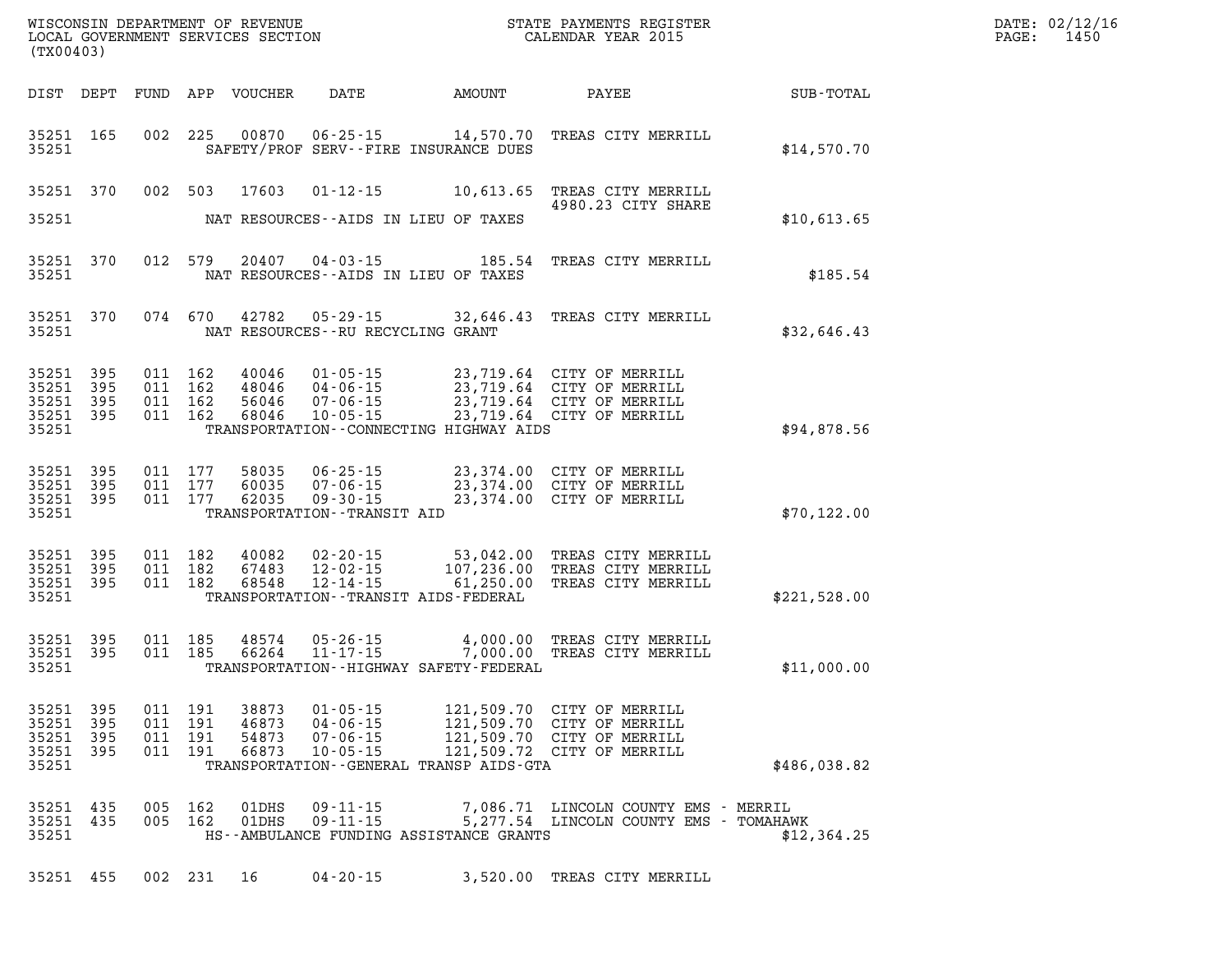| WISCONSIN DEPARTMENT OF REVENUE<br>LOCAL GOVERNMENT SERVICES SECTION<br>(TX00403) |  |                                   |                                                                                                                                                          |                               | STATE PAYMENTS REGISTER<br>CALENDAR YEAR 2015 |  | DATE: 02/12/1<br>$\mathtt{PAGE:}$<br>1451 |  |
|-----------------------------------------------------------------------------------|--|-----------------------------------|----------------------------------------------------------------------------------------------------------------------------------------------------------|-------------------------------|-----------------------------------------------|--|-------------------------------------------|--|
| DIST DEPT                                                                         |  | FUND APP VOUCHER                  | DATE                                                                                                                                                     | AMOUNT                        | PAYEE                                         |  | SUB-TOTAL                                 |  |
| 35251                                                                             |  | JUSTICE--LAW ENFORCEMENT TRAINING |                                                                                                                                                          | \$3,520.00                    |                                               |  |                                           |  |
| 35251 835<br>35251                                                                |  |                                   | 002 105 43802 07-27-15 679,965.74 TREAS CITY MERRILL<br>REVENUE--STATE SHARED REVENUES                                                                   |                               |                                               |  | \$679,965.74                              |  |
| 35251 835<br>35251 835<br>35251                                                   |  |                                   | 002 109 02814 07-27-15 59,982.00 TREAS CITY MERRILL<br>002 109 05176 07-27-15<br>REVENUE--EXEMPT COMPUTER AID                                            | 21,252.00 TREAS CITY MERRILL  |                                               |  | \$81,234.00                               |  |
| 35251 835<br>35251 835<br>35251                                                   |  |                                   | 002 302 10050 07-27-15 553,285.86 TREAS CITY MERRILL<br>002 302 11050 07-27-15 236,446.52 TREAS CITY MERRILL<br>REVENUE-FIRST DOLLAR/SCHOOL LEVY CREDITS |                               |                                               |  | \$789, 732.38                             |  |
| 35251 835<br>35251                                                                |  | 002 501 00002                     | 02-02-15 22,659.71 TREAS CITY MERRILL<br>DOA-PAYMENT FOR MUNICIPAL SERVICES AID                                                                          |                               |                                               |  | \$22,659.71                               |  |
| 35251 835<br>35251 835<br>35251                                                   |  | 021 363 37189                     | 021 363 35731 03-23-15 5,043.73 TREAS CITY MERRILL<br>$03 - 23 - 15$<br>REVENUE--LOTTERY CREDIT -                                                        | 270,047.48 TREAS CITY MERRILL |                                               |  | \$275,091.21                              |  |
| 35251                                                                             |  |                                   | DISTRICT TOTAL APPROPRIATIONS                                                                                                                            |                               |                                               |  | \$2,806,150.99                            |  |

**DATE: 02/12/16<br>PAGE: 1451**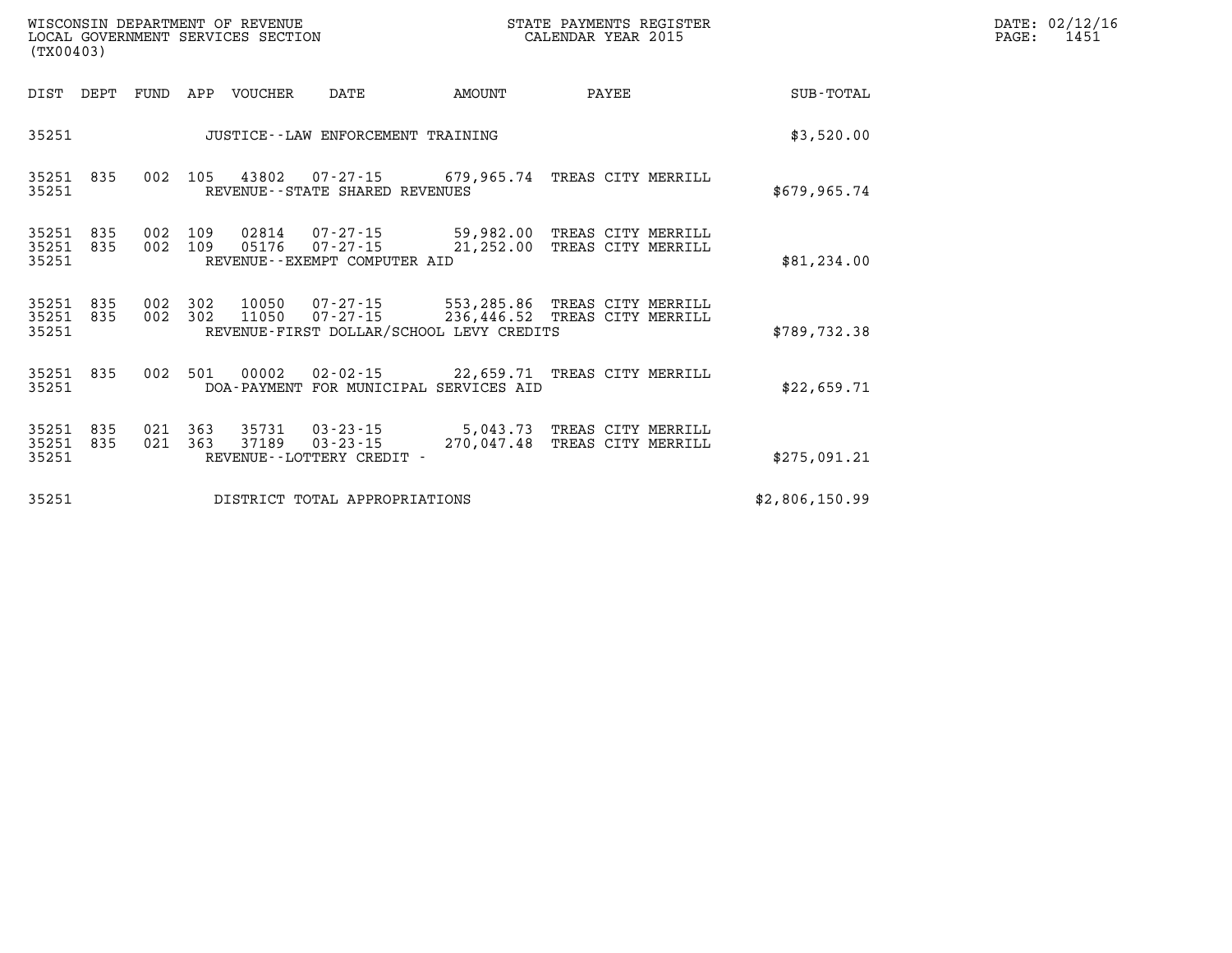| WISCONSIN DEPARTMENT OF REVENUE<br>LOCAL GOVERNMENT SERVICES SECTION<br>(TYAOAA2)<br>(TX00403) |           |                                          |         |                            |                                           |                                             |                                                                                                                                                                                              |              | DATE: 02/12/16<br>$\mathtt{PAGE}$ :<br>1452 |
|------------------------------------------------------------------------------------------------|-----------|------------------------------------------|---------|----------------------------|-------------------------------------------|---------------------------------------------|----------------------------------------------------------------------------------------------------------------------------------------------------------------------------------------------|--------------|---------------------------------------------|
|                                                                                                |           |                                          |         | DIST DEPT FUND APP VOUCHER | DATE                                      | AMOUNT                                      | PAYEE                                                                                                                                                                                        | SUB-TOTAL    |                                             |
| 35286 165<br>35286                                                                             |           |                                          | 002 225 |                            | SAFETY/PROF SERV--FIRE INSURANCE DUES     |                                             | 00871  06-25-15  8,637.98  TREAS CITY TOMAHAWK                                                                                                                                               | \$8,637.98   |                                             |
| 35286                                                                                          | 35286 370 |                                          | 012 571 |                            |                                           | NAT RESOURCES - - FOREST CROP/MFL/CO FOREST | 39131  06-02-15  5.05  TREAS CITY TOMAHAWK                                                                                                                                                   | \$5.05       |                                             |
| 35286                                                                                          | 35286 370 |                                          | 012 579 | 20408                      | NAT RESOURCES--AIDS IN LIEU OF TAXES      |                                             | 04-03-15 54.54 TREAS CITY TOMAHAWK                                                                                                                                                           | \$54.54      |                                             |
| 35286                                                                                          | 35286 370 |                                          | 012 587 |                            | NAT RESOURCES--URBAN FORESTRY GRANTS      |                                             | 02184  03-30-15  10,000.00 TREAS CITY TOMAHAWK                                                                                                                                               | \$10,000.00  |                                             |
| 35286                                                                                          | 35286 370 |                                          | 074 670 |                            | NAT RESOURCES -- RU RECYCLING GRANT       |                                             | 42783 05-29-15 12,331.88 TREAS CITY TOMAHAWK                                                                                                                                                 | \$12,331.88  |                                             |
| 35286 395<br>35286<br>35286 395<br>35286 395<br>35286                                          | 395       | 011 162<br>011 162<br>011 162<br>011 162 |         |                            |                                           | TRANSPORTATION -- CONNECTING HIGHWAY AIDS   | 40047 01-05-15 7,146.96 CITY OF TOMAHAWK<br>48047 04-06-15 7,146.96 CITY OF TOMAHAWK<br>56047 07-06-15 7,146.96 CITY OF TOMAHAWK<br>68047 10-05-15 7,146.99 CITY OF TOMAHAWK                 | \$28,587.87  |                                             |
| 35286 395<br>35286                                                                             |           | 011 185                                  |         | 66265                      | $11 - 17 - 15$                            | TRANSPORTATION - - HIGHWAY SAFETY - FEDERAL | 4,779.84 TREAS CITY TOMAHAWK                                                                                                                                                                 | \$4,779.84   |                                             |
| 35286 395<br>35286<br>35286 395<br>35286 395<br>35286                                          | 395       | 011 191<br>011 191<br>011 191<br>011 191 |         |                            |                                           | TRANSPORTATION--GENERAL TRANSP AIDS-GTA     | 38874  01-05-15  55,162.84  CITY OF TOMAHAWK<br>46874  04-06-15  55,162.84  CITY OF TOMAHAWK<br>54874  07-06-15  55,162.84  CITY OF TOMAHAWK<br>66874  10-05-15  55,162.84  CITY OF TOMAHAWK | \$220,651.36 |                                             |
| 35286                                                                                          | 35286 395 |                                          | 011 278 |                            | TRANSPORTATION - - LRIP/TRIP/MSIP GRANTS  |                                             | 52492  07-01-15  38,538.56  TREAS CITY TOMAHAWK                                                                                                                                              | \$38,538.56  |                                             |
| 35286 455<br>35286                                                                             |           |                                          |         | 002 231 10                 | JUSTICE - - LAW ENFORCEMENT TRAINING      |                                             | 03-19-15 1,280.00 TREAS CITY TOMAHAWK                                                                                                                                                        | \$1,280.00   |                                             |
| 35286 455<br>35286                                                                             |           |                                          |         |                            | JUSTICE - - TRUANCY PROGRAM - GRANT FUNDS |                                             | 002 251 05988 05-06-15 22,075.00 TREAS CITY TOMAHAWK                                                                                                                                         | \$22,075.00  |                                             |
| 35286 835<br>35286                                                                             |           |                                          |         |                            | REVENUE - - STATE SHARED REVENUES         |                                             | 002 105 43803 07-27-15 171,093.55 TREAS CITY TOMAHAWK                                                                                                                                        | \$171,093.55 |                                             |
| 35286 835                                                                                      |           | 002 109                                  |         | 02815                      | $07 - 27 - 15$                            |                                             | 7,929.00 TREAS CITY TOMAHAWK                                                                                                                                                                 |              |                                             |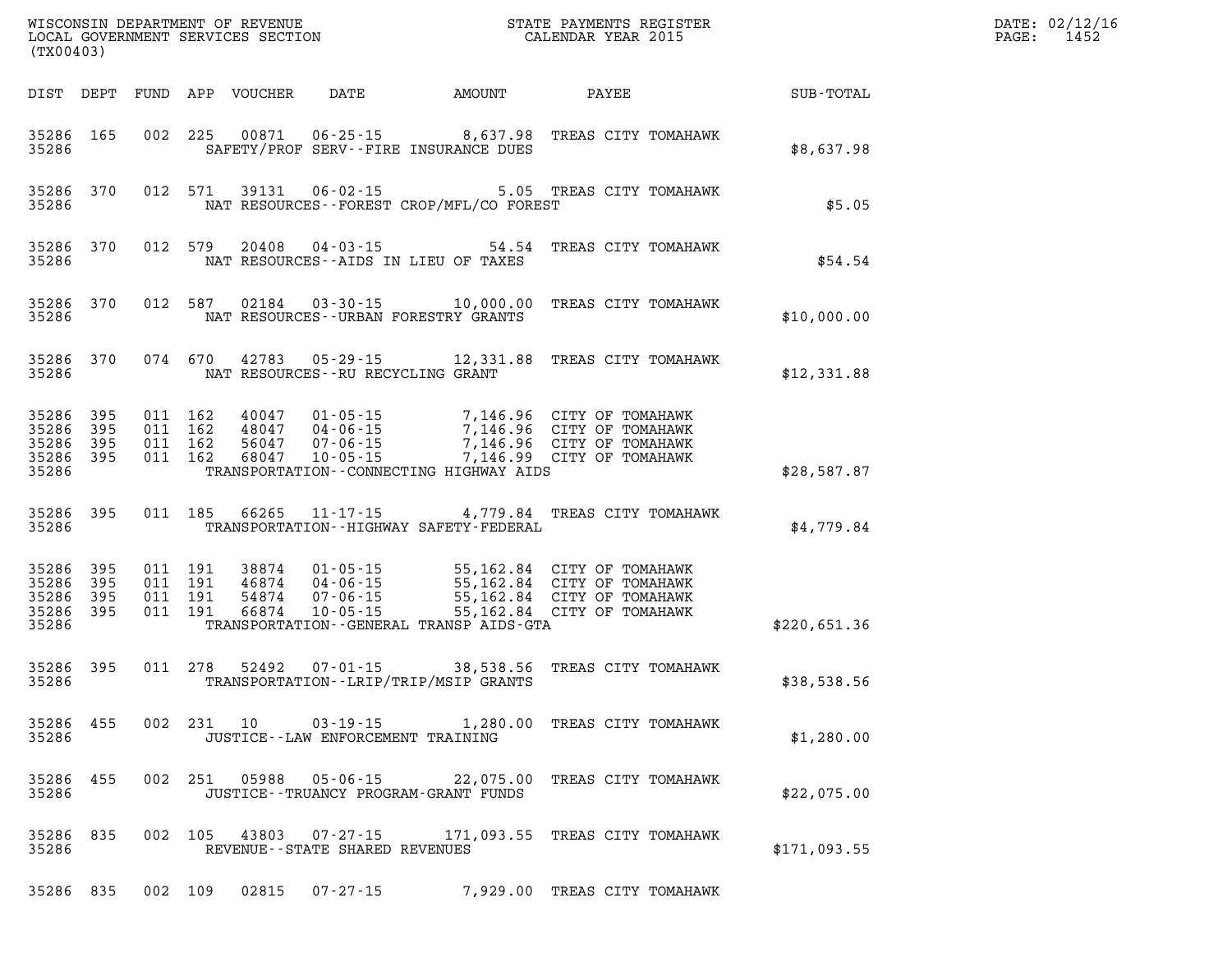| WISCONSIN DEPARTMENT OF REVENUE<br>LOCAL GOVERNMENT SERVICES SECTION<br>(TX00403) |                               |      |     |                        | STATE PAYMENTS REGISTER<br>CALENDAR YEAR 2015 |           |  |       |                     | DATE: 02/12/16<br>PAGE: | 1453 |  |
|-----------------------------------------------------------------------------------|-------------------------------|------|-----|------------------------|-----------------------------------------------|-----------|--|-------|---------------------|-------------------------|------|--|
| DIST                                                                              | DEPT                          | FUND | APP | <b>VOUCHER</b>         | DATE                                          | AMOUNT    |  | PAYEE |                     | SUB-TOTAL               |      |  |
| 35286<br>35286                                                                    | 835                           | 002  | 109 | 05177                  | 07-27-15<br>REVENUE--EXEMPT COMPUTER AID      | 23,172.00 |  |       | TREAS CITY TOMAHAWK | \$31,101.00             |      |  |
| 35286<br>35286                                                                    | 835                           | 002  | 501 | 00002<br>DOA - PAYMENT | $02 - 02 - 15$<br>FOR MUNICIPAL SERVICES AID  | 13,403.05 |  |       | TREAS CITY TOMAHAWK | \$13,403.05             |      |  |
| 35286<br>35286                                                                    | 835                           | 021  | 363 | 35732                  | $03 - 23 - 15$<br>REVENUE--LOTTERY CREDIT -   | 2,451.04  |  |       | TREAS CITY TOMAHAWK | \$2,451.04              |      |  |
| 35286                                                                             | DISTRICT TOTAL APPROPRIATIONS |      |     |                        |                                               |           |  |       | \$564,990.72        |                         |      |  |